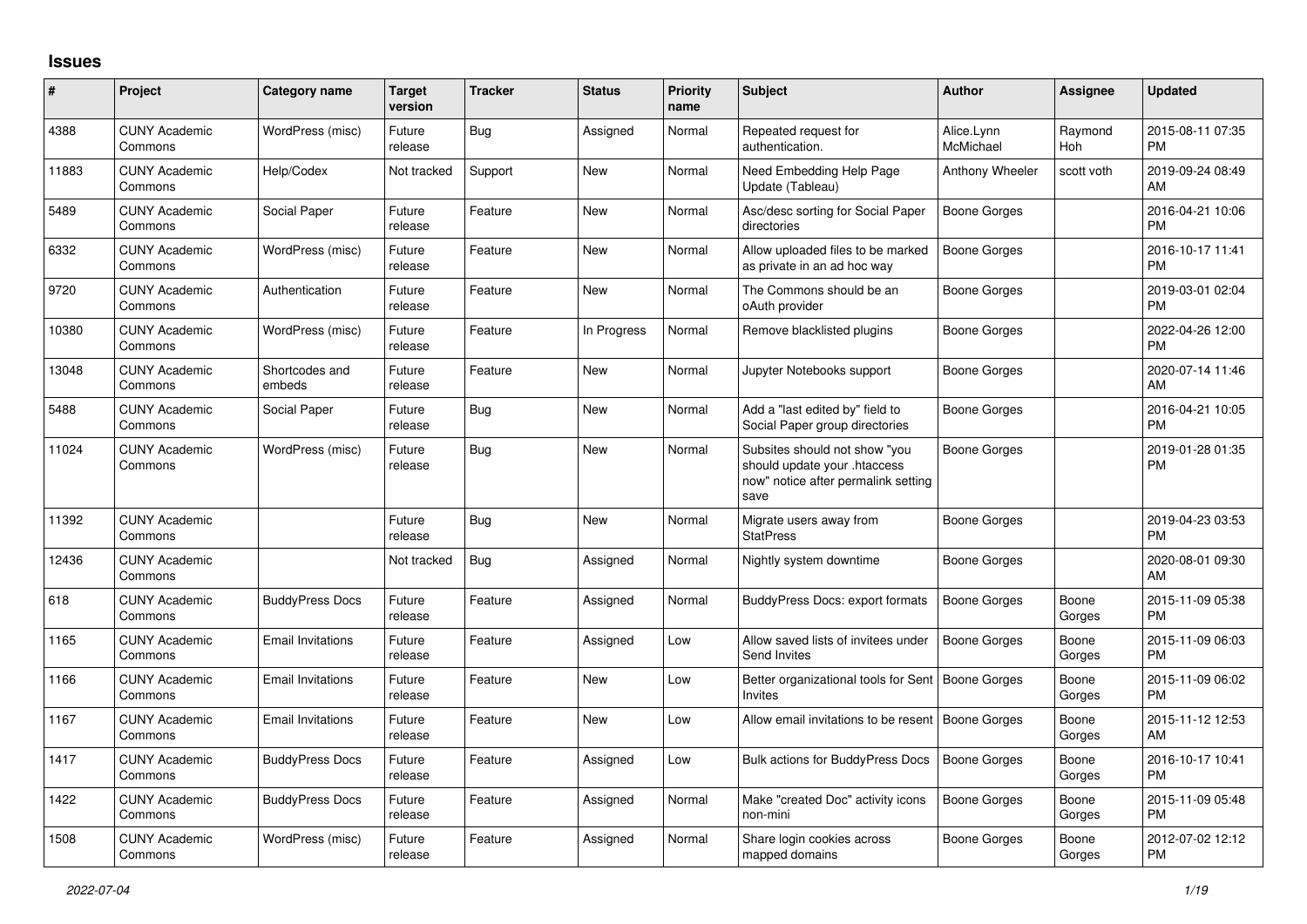| #     | <b>Project</b>                  | Category name                  | <b>Target</b><br>version | <b>Tracker</b> | <b>Status</b>        | <b>Priority</b><br>name | <b>Subject</b>                                                                             | <b>Author</b>       | Assignee        | <b>Updated</b>                |
|-------|---------------------------------|--------------------------------|--------------------------|----------------|----------------------|-------------------------|--------------------------------------------------------------------------------------------|---------------------|-----------------|-------------------------------|
| 1744  | <b>CUNY Academic</b><br>Commons | <b>BuddyPress Docs</b>         | Future<br>release        | Feature        | Assigned             | Normal                  | Spreadsheet-style Docs                                                                     | Boone Gorges        | Boone<br>Gorges | 2015-11-09 06:13<br><b>PM</b> |
| 3002  | <b>CUNY Academic</b><br>Commons | Search                         | Future<br>release        | Feature        | Assigned             | Normal                  | Overhaul CAC search by using<br>external search appliance                                  | Boone Gorges        | Boone<br>Gorges | 2020-07-15 03:05<br><b>PM</b> |
| 3048  | <b>CUNY Academic</b><br>Commons | Public Portfolio               | Future<br>release        | Feature        | <b>New</b>           | Low                     | Images for rich text profile fields                                                        | Boone Gorges        | Boone<br>Gorges | 2014-02-19 12:56<br><b>PM</b> |
| 3193  | <b>CUNY Academic</b><br>Commons | Group Forums                   | Future<br>release        | Feature        | Assigned             | Normal                  | bbPress 2.x dynamic roles and<br><b>RBE</b>                                                | Boone Gorges        | Boone<br>Gorges | 2014-09-30 01:30<br><b>PM</b> |
| 3230  | <b>CUNY Academic</b><br>Commons | Internal Tools and<br>Workflow | Not tracked              | Feature        | Assigned             | High                    | Scripts for quicker<br>provisioning/updating of<br>development environments                | Boone Gorges        | Boone<br>Gorges | 2016-01-26 04:54<br><b>PM</b> |
| 3580  | <b>CUNY Academic</b><br>Commons | Group Blogs                    | Future<br>release        | Feature        | New                  | Normal                  | Multiple blogs per group                                                                   | Boone Gorges        | Boone<br>Gorges | 2018-02-20 02:02<br><b>PM</b> |
| 4481  | <b>CUNY Academic</b><br>Commons | Events                         | Future<br>release        | Feature        | <b>New</b>           | Normal                  | Group admins/mods should have<br>the ability to unlink an event from<br>the group          | Boone Gorges        | Boone<br>Gorges | 2017-04-24 03:53<br><b>PM</b> |
| 5234  | <b>CUNY Academic</b><br>Commons | Membership                     | Future<br>release        | Feature        | Assigned             | Normal                  | Write Unconfirmed patch for WP                                                             | Boone Gorges        | Boone<br>Gorges | 2016-10-24 11:18<br>AM        |
| 11945 | <b>CUNY Academic</b><br>Commons | Reckoning                      | Future<br>release        | Feature        | Reporter<br>Feedback | Normal                  | Add Comments bubble to<br>Reckoning views                                                  | Boone Gorges        | Boone<br>Gorges | 2019-11-12 05:14<br><b>PM</b> |
| 12042 | <b>CUNY Academic</b><br>Commons | <b>Email Notifications</b>     | Future<br>release        | Feature        | New                  | Normal                  | Improved error logging for BPGES<br>send queue                                             | <b>Boone Gorges</b> | Boone<br>Gorges | 2021-11-19 12:25<br><b>PM</b> |
| 12091 | <b>CUNY Academic</b><br>Commons | <b>Group Files</b>             | Future<br>release        | Feature        | New                  | Normal                  | Improved pre-upload file validation   Boone Gorges<br>for bp-group-documents               |                     | Boone<br>Gorges | 2019-11-14 01:21<br><b>PM</b> |
| 12911 | <b>CUNY Academic</b><br>Commons |                                | Not tracked              | Feature        | <b>New</b>           | Normal                  | Block access to xmlrpc.php based<br>on User-Agent                                          | <b>Boone Gorges</b> | Boone<br>Gorges | 2020-06-09 05:12<br><b>PM</b> |
| 13466 | <b>CUNY Academic</b><br>Commons | Cavalcade                      | Future<br>release        | Feature        | <b>New</b>           | Normal                  | Automated cleanup for duplicate<br>Cavalcade tasks                                         | Boone Gorges        | Boone<br>Gorges | 2020-10-13 05:24<br><b>PM</b> |
| 13835 | <b>CUNY Academic</b><br>Commons | WordPress (misc)               | Future<br>release        | Feature        | <b>New</b>           | Normal                  | Allow OneSearch widget to have<br>'CUNY' as campus                                         | Boone Gorges        | Boone<br>Gorges | 2021-11-19 12:39<br><b>PM</b> |
| 14184 | <b>CUNY Academic</b><br>Commons | Public Portfolio               | Future<br>release        | Feature        | New                  | Normal                  | Centralized mechanism for storing<br>Campus affiliations                                   | Boone Gorges        | Boone<br>Gorges | 2022-01-04 11:35<br>AM        |
| 14309 | <b>CUNY Academic</b><br>Commons | Group Library                  | Future<br>release        | Feature        | New                  | Normal                  | Better handling of<br>bp_group_document file download<br>attempts when file is not present | Boone Gorges        | Boone<br>Gorges | 2021-11-19 12:28<br><b>PM</b> |
| 15883 | <b>CUNY Academic</b><br>Commons |                                | 2.1.0                    | Feature        | <b>New</b>           | Normal                  | Release BPGES update                                                                       | Boone Gorges        | Boone<br>Gorges | 2022-05-26 10:39<br>AM        |
| 16092 | <b>CUNY Academic</b><br>Commons |                                | Future<br>release        | Feature        | Hold                 | Normal                  | Don't show main site in Site<br>search results                                             | Boone Gorges        | Boone<br>Gorges | 2022-05-17 03:12<br><b>PM</b> |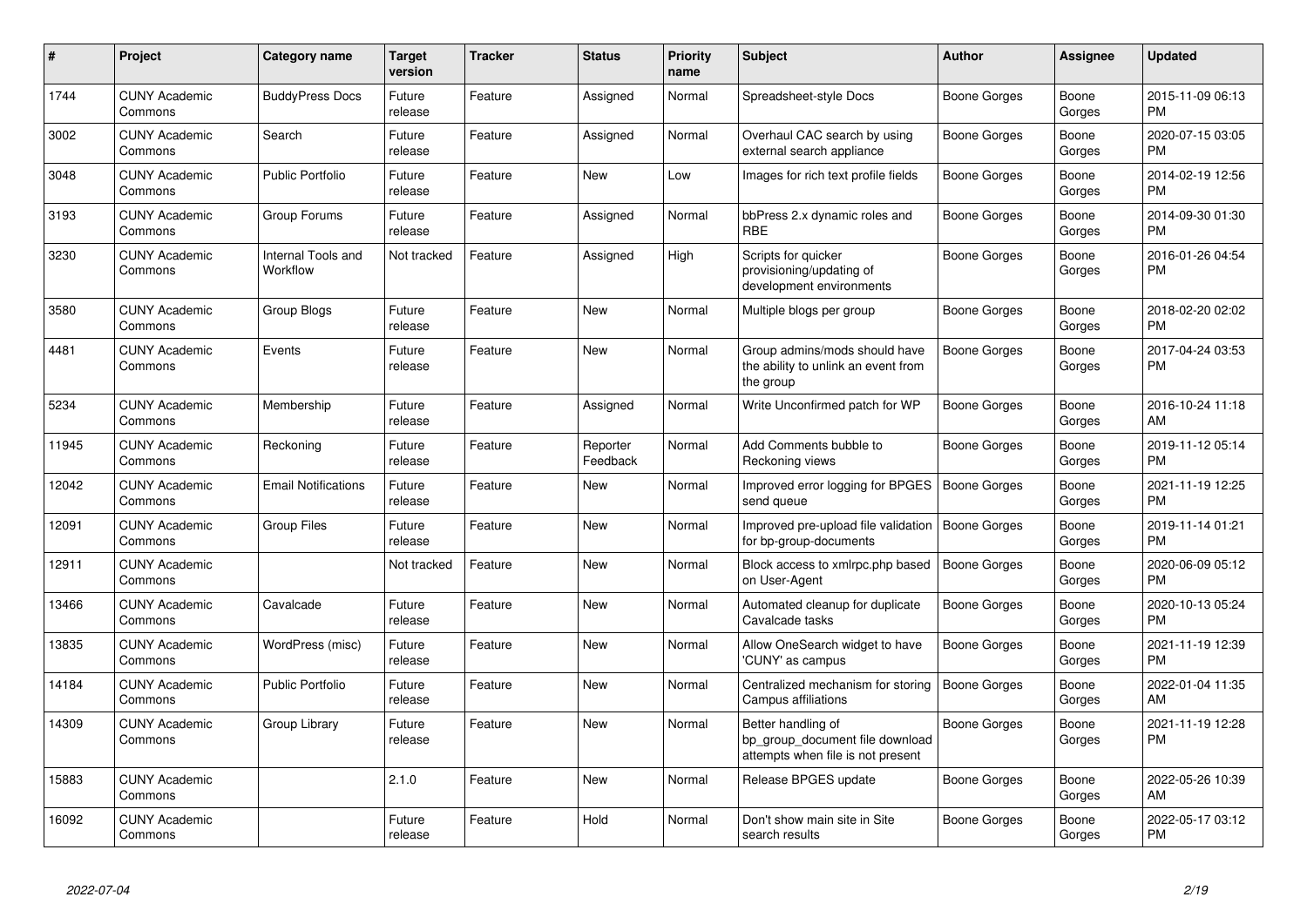| #     | Project                         | <b>Category name</b>           | <b>Target</b><br>version | Tracker    | <b>Status</b> | <b>Priority</b><br>name | <b>Subject</b>                                                                            | Author              | Assignee              | <b>Updated</b>                |
|-------|---------------------------------|--------------------------------|--------------------------|------------|---------------|-------------------------|-------------------------------------------------------------------------------------------|---------------------|-----------------------|-------------------------------|
| 7022  | <b>CUNY Academic</b><br>Commons | Announcements                  | Future<br>release        | <b>Bug</b> | <b>New</b>    | Normal                  | Sitewide announcements should<br>be displayed on, and dismissable<br>from, mapped domains | Boone Gorges        | Boone<br>Gorges       | 2018-03-22 10:18<br>AM        |
| 7663  | <b>CUNY Academic</b><br>Commons | Social Paper                   | Future<br>release        | <b>Bug</b> | <b>New</b>    | Normal                  | Social Paper notifications not<br>formatted correctly on secondary<br>sites               | <b>Boone Gorges</b> | Boone<br>Gorges       | 2018-04-16 03:52<br><b>PM</b> |
| 9926  | <b>CUNY Academic</b><br>Commons | <b>WordPress Plugins</b>       | Future<br>release        | <b>Bug</b> | New           | Normal                  | twitter-mentions-as-comments<br>cron jobs can run long                                    | <b>Boone Gorges</b> | Boone<br>Gorges       | 2018-10-24 12:34<br>PM        |
| 10794 | <b>CUNY Academic</b><br>Commons | Performance                    | Not tracked              | Bug        | New           | Normal                  | Memcached connection<br>occasionally breaks                                               | <b>Boone Gorges</b> | Boone<br>Gorges       | 2018-12-06 03:30<br><b>PM</b> |
| 14987 | <b>CUNY Academic</b><br>Commons | <b>WordPress Plugins</b>       | Future<br>release        | Bug        | <b>New</b>    | Normal                  | Elementor update causes<br>database freeze-up                                             | Boone Gorges        | Boone<br>Gorges       | 2021-11-29 12:02<br><b>PM</b> |
| 2832  | <b>CUNY Academic</b><br>Commons | <b>Public Portfolio</b>        | Future<br>release        | Feature    | Assigned      | Normal                  | Improve interface for (not)<br>auto-linking profile fields                                | <b>Boone Gorges</b> | Chris Stein           | 2015-01-05 08:52<br><b>PM</b> |
| 3330  | <b>CUNY Academic</b><br>Commons | My Commons                     | Future<br>release        | Feature    | Assigned      | Normal                  | "Commons Information" tool                                                                | <b>Boone Gorges</b> | Chris Stein           | 2014-09-22 08:46<br><b>PM</b> |
| 1983  | <b>CUNY Academic</b><br>Commons | Home Page                      | Future<br>release        | Feature    | Assigned      | Low                     | Media Library integration with<br>Featured Content plugin                                 | <b>Boone Gorges</b> | Dominic<br>Giglio     | 2014-03-17 10:34<br>AM        |
| 13891 | <b>CUNY Academic</b><br>Commons | Internal Tools and<br>Workflow | 2.1.0                    | Feature    | <b>New</b>    | Normal                  | Migrate automated linting to<br>GitHub Actions                                            | <b>Boone Gorges</b> | Jeremy Felt           | 2022-06-29 11:13<br>AM        |
| 15194 | <b>CUNY Academic</b><br>Commons | Internal Tools and<br>Workflow | 2.1.0                    | Feature    | <b>New</b>    | Normal                  | PHPCS sniff for un-restored<br>switch_to_blog() calls                                     | <b>Boone Gorges</b> | Jeremy Felt           | 2022-05-26 10:45<br>AM        |
| 13331 | <b>CUNY Academic</b><br>Commons | Site cloning                   | Future<br>release        | Bug        | New           | Normal                  | Combine Site Template and Clone<br>operations                                             | Boone Gorges        | Jeremy Felt           | 2021-11-19 12:39<br><b>PM</b> |
| 11517 | <b>CUNY Academic</b><br>Commons |                                | Not tracked              | Feature    | Assigned      | Normal                  | wp-accessibility plugin should not<br>strip 'target="_blank" by default                   | <b>Boone Gorges</b> | Laurie Hurson         | 2019-09-24 09:57<br>AM        |
| 3192  | <b>CUNY Academic</b><br>Commons | Group Forums                   | Future<br>release        | Feature    | Assigned      | Normal                  | Customizable forum views for<br>bbPress 2.x group forums                                  | <b>Boone Gorges</b> | Raymond<br><b>Hoh</b> | 2015-11-09 12:47<br><b>PM</b> |
| 13358 | <b>CUNY Academic</b><br>Commons | Group Forums                   | Future<br>release        | Feature    | <b>New</b>    | Normal                  | Improved UI for group forum<br>threading settings                                         | <b>Boone Gorges</b> | Raymond<br>Hoh        | 2021-11-19 12:27<br><b>PM</b> |
| 6749  | <b>CUNY Academic</b><br>Commons | Events                         | Future<br>release        | <b>Bug</b> | New           | Low                     | BPEO iCal request can trigger<br>very large number of DB queries                          | <b>Boone Gorges</b> | Raymond<br>Hoh        | 2016-11-15 10:09<br><b>PM</b> |
| 308   | <b>CUNY Academic</b><br>Commons | Registration                   | Future<br>release        | Feature    | New           | Normal                  | Group recommendations for<br>signup process                                               | <b>Boone Gorges</b> | Samantha<br>Raddatz   | 2015-11-09 05:07<br>PM        |
| 10580 | <b>CUNY Academic</b><br>Commons | Information<br>Architecture    | Future<br>release        | Design/UX  | New           | Normal                  | Primary nav item review                                                                   | Boone Gorges        | Sara Cannon           | 2022-06-28 01:29<br><b>PM</b> |
| 4635  | <b>CUNY Academic</b><br>Commons | Authentication                 | Future<br>release        | Feature    | New           | Normal                  | Allow non-WP authentication                                                               | <b>Boone Gorges</b> | Sonja Leix            | 2019-03-01 02:05<br><b>PM</b> |
| 11834 | <b>CUNY Academic</b><br>Commons | Group Files                    | Future<br>release        | Feature    | New           | Normal                  | Improved tools for managing<br>group file folders                                         | Boone Gorges        | Sonja Leix            | 2019-09-06 03:55<br><b>PM</b> |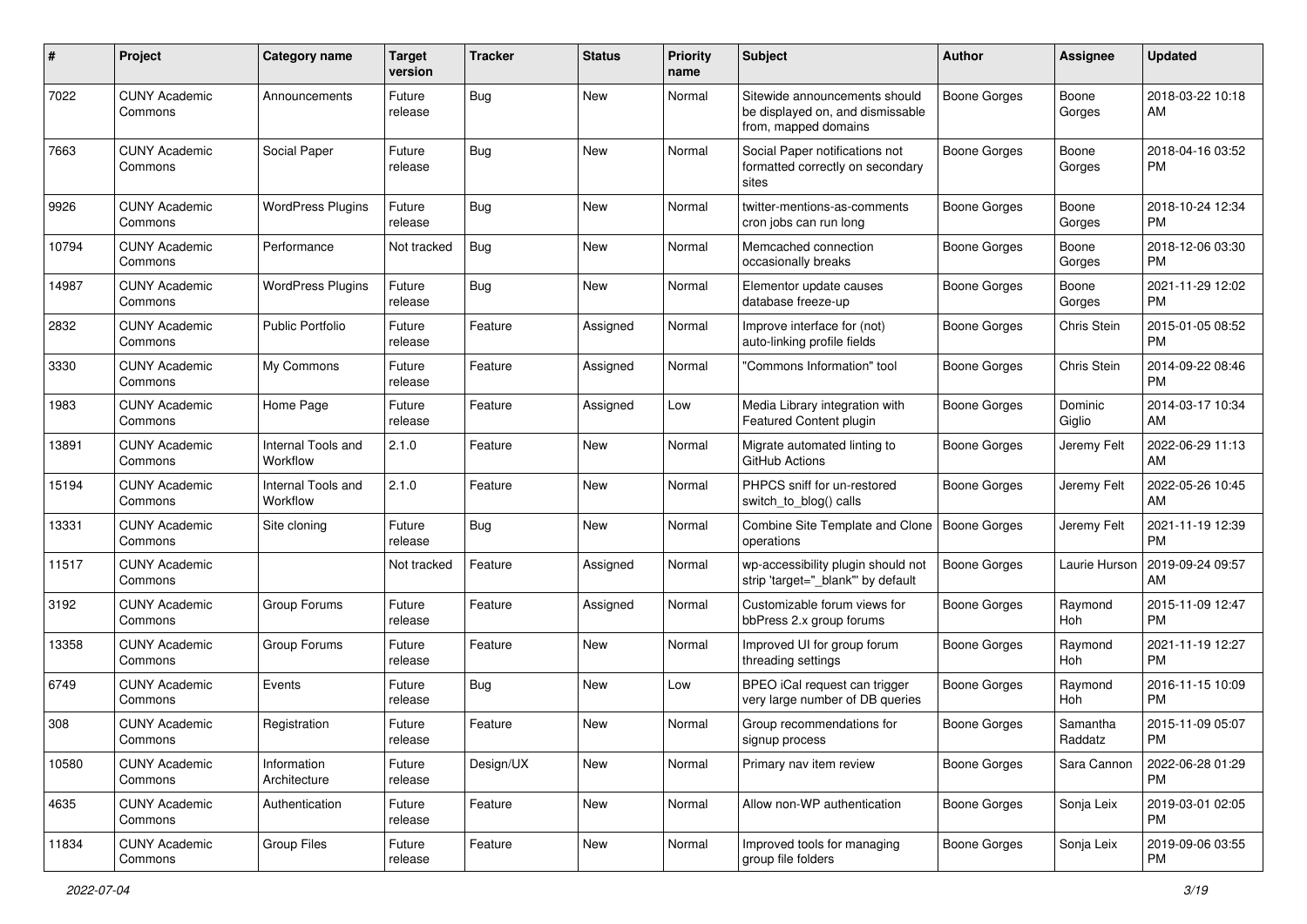| #     | Project                                                          | <b>Category name</b>     | <b>Target</b><br>version | <b>Tracker</b> | <b>Status</b>        | <b>Priority</b><br>name | <b>Subject</b>                                                   | <b>Author</b>      | Assignee            | <b>Updated</b>                |
|-------|------------------------------------------------------------------|--------------------------|--------------------------|----------------|----------------------|-------------------------|------------------------------------------------------------------|--------------------|---------------------|-------------------------------|
| 1423  | <b>CUNY Academic</b><br>Commons                                  | <b>BuddyPress</b> (misc) | Future<br>release        | Feature        | Assigned             | Low                     | Show an avatar for pingback<br>comment activity items            | Boone Gorges       | <b>Tahir Butt</b>   | 2016-10-24 12:03<br><b>PM</b> |
| 1460  | <b>CUNY Academic</b><br>Commons                                  | Analytics                | Future<br>release        | Feature        | Assigned             | Normal                  | <b>Update System Report</b>                                      | <b>Brian Foote</b> | Boone<br>Gorges     | 2015-11-09 06:13<br><b>PM</b> |
| 860   | <b>CUNY Academic</b><br>Commons                                  | Design                   | Future<br>release        | Design/UX      | Assigned             | Normal                  | <b>Standardize Button Treatment</b><br><b>Across the Commons</b> | Chris Stein        | Chris Stein         | 2014-05-01 09:45<br>AM        |
| 3059  | <b>CUNY Academic</b><br>Commons                                  | Group Forums             | Future<br>release        | Design/UX      | <b>New</b>           | Normal                  | Forum Post Permissable Content<br><b>Explanatory Text</b>        | Chris Stein        | Chris Stein         | 2015-04-02 11:27<br>AM        |
| 2881  | <b>CUNY Academic</b><br>Commons                                  | <b>Public Portfolio</b>  | Future<br>release        | Feature        | Assigned             | Normal                  | Redesign the UX for Profiles                                     | Chris Stein        | Chris Stein         | 2016-10-13 12:45<br><b>PM</b> |
| 2666  | <b>CUNY Academic</b><br>Commons                                  | About page               | Not tracked              | Documentation  | Assigned             | Normal                  | <b>Update About Text</b>                                         | Chris Stein        | Luke Waltzer        | 2016-03-04 11:19<br>AM        |
| 3565  | <b>CUNY Academic</b><br>Commons                                  | My Commons               | Not tracked              | Documentation  | <b>New</b>           | Normal                  | Load Newest inconsistencies                                      | Chris Stein        | scott voth          | 2015-11-09 01:16<br><b>PM</b> |
| 15210 | <b>CUNY Academic</b><br>Commons                                  | Analytics                | Not tracked              | Design/UX      | <b>New</b>           | Normal                  | Google Analytics improvements                                    | Colin McDonald     | Boone<br>Gorges     | 2022-05-24 10:47<br>AM        |
| 13370 | <b>CUNY Academic</b><br>Commons                                  | Group Library            | Future<br>release        | Feature        | <b>New</b>           | Normal                  | Library bulk deletion and folder<br>editing                      | Colin McDonald     | Boone<br>Gorges     | 2020-10-13 10:41<br>AM        |
| 13199 | <b>CUNY Academic</b><br>Commons                                  | Group Forums             | Future<br>release        | Feature        | New                  | Normal                  | Favoring Groups over bbPress<br>plugin                           | Colin McDonald     | Colin<br>McDonald   | 2021-11-19 12:28<br><b>PM</b> |
| 9729  | <b>CUNY Academic</b><br>Commons                                  | <b>SEO</b>               | Not tracked              | Support        | <b>New</b>           | Normal                  | 503 Errors showing on<br>newlaborforum.cuny.edu                  | Diane Krauthamer   | Raymond<br>Hoh      | 2018-05-22 04:48<br><b>PM</b> |
| 3615  | <b>CUNY Academic</b><br>Commons                                  | Redmine                  | Not tracked              | Feature        | New                  | Low                     | Create Redmine issues via email                                  | Dominic Giglio     | Boone<br>Gorges     | 2017-11-16 11:36<br>AM        |
| 11968 | JustPublics@365<br>MediaCamp                                     |                          |                          | Feature        | New                  | Normal                  | Nanoscience Retractable Display<br>Unit                          | Donald Cherry      | Bonnie<br>Eissner   | 2021-02-19 08:50<br>AM        |
| 12062 | AD/O365 Transition<br>from NonMatric to<br>Matriculated Students |                          |                          | Feature        | In Progress          | Normal                  | create solution and console<br>project                           | Emilio Rodriguez   | Emilio<br>Rodriguez | 2019-11-12 03:56<br><b>PM</b> |
| 13457 | <b>CUNY Academic</b><br>Commons                                  | Group Forums             | 2.0.3                    | <b>Bug</b>     | <b>New</b>           | High                    | Forum post not sending<br>notifications                          | Filipa Calado      | Raymond<br>Hoh      | 2022-06-29 11:32<br>AM        |
| 14842 | <b>CUNY Academic</b><br>Commons                                  |                          | Not tracked              | Support        | Reporter<br>Feedback | Normal                  | Question about widgets and block<br>editor                       | Gina Cherry        |                     | 2021-10-06 03:01<br><b>PM</b> |
| 11545 | <b>CUNY Academic</b><br>Commons                                  | <b>WordPress Plugins</b> | Not tracked              | Support        | <b>New</b>           | Normal                  | Twitter searches in WordPress                                    | Gina Cherry        | Matt Gold           | 2019-09-23 01:03<br><b>PM</b> |
| 12004 | <b>CUNY Academic</b><br>Commons                                  |                          | Not tracked              | Support        | Reporter<br>Feedback | Normal                  | Notifications for spam blog<br>comments                          | Gina Cherry        | Raymond<br>Hoh      | 2019-11-01 12:05<br><b>PM</b> |
| 11649 | <b>CUNY Academic</b><br>Commons                                  | <b>WordPress Plugins</b> | 2.0.3                    | Bug            | In Progress          | Normal                  | CC license displayed on every<br>page                            | Gina Cherry        | Raymond<br>Hoh      | 2022-06-29 11:32<br>AM        |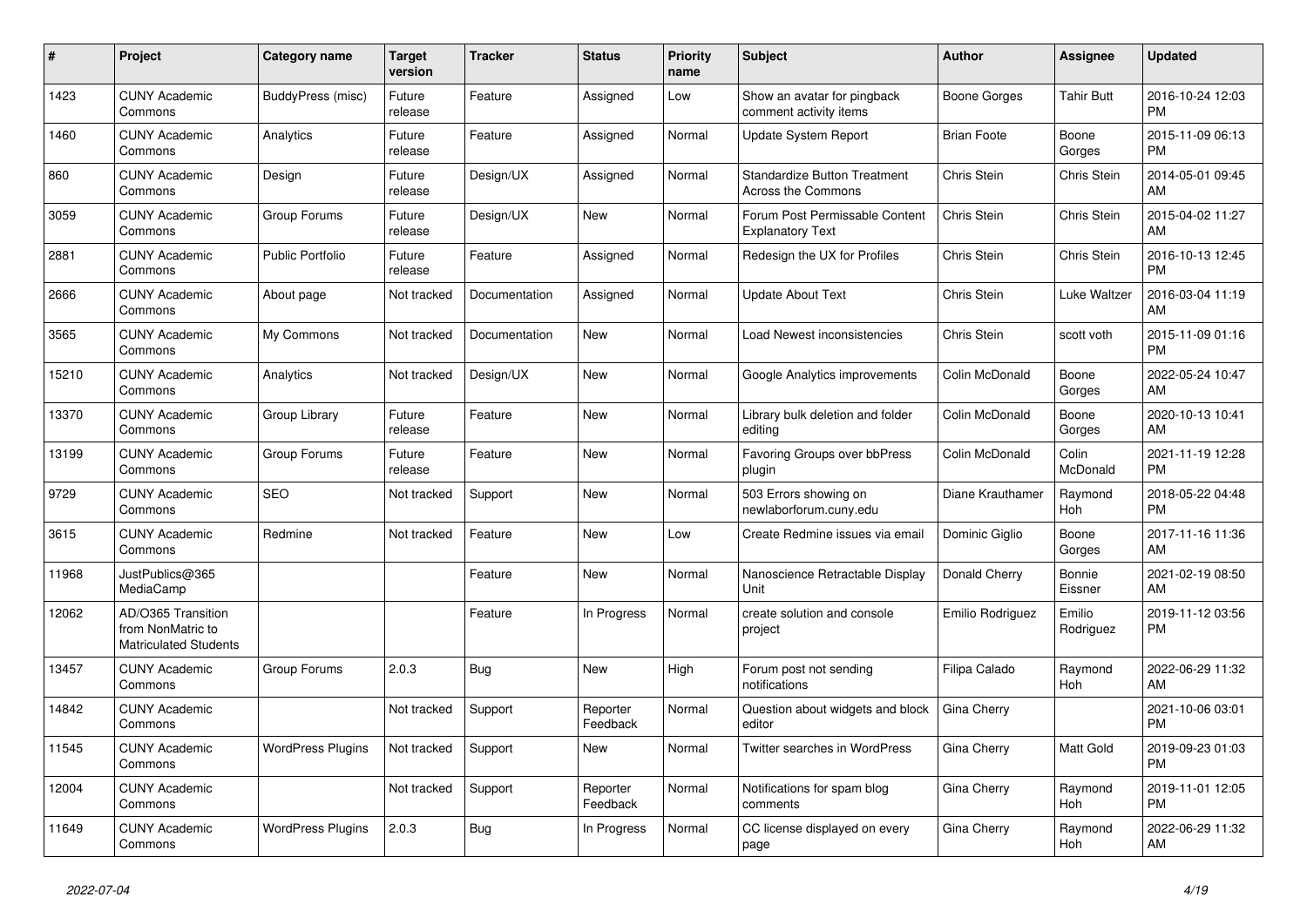| #     | <b>Project</b>                  | <b>Category name</b>     | <b>Target</b><br>version | <b>Tracker</b> | <b>Status</b>        | <b>Priority</b><br>name | <b>Subject</b>                                                        | <b>Author</b> | Assignee            | <b>Updated</b>                |
|-------|---------------------------------|--------------------------|--------------------------|----------------|----------------------|-------------------------|-----------------------------------------------------------------------|---------------|---------------------|-------------------------------|
| 3473  | <b>CUNY Academic</b><br>Commons | User Experience          | Future<br>release        | Feature        | Assigned             | Normal                  | Commons profile: Add help info<br>about "Positions" replacing "title" | Keith Miyake  | Samantha<br>Raddatz | 2015-11-09 02:28<br><b>PM</b> |
| 6755  | <b>CUNY Academic</b><br>Commons | WordPress (misc)         | Future<br>release        | Bug            | New                  | Normal                  | Cannot Deactivate Plugin                                              | Laura Kane    |                     | 2016-11-16 01:12<br><b>PM</b> |
| 11843 | <b>CUNY Academic</b><br>Commons | WordPress (misc)         | Future<br>release        | Design/UX      | New                  | Normal                  | Tweaking the Gutenberg Editor<br>Interface                            | Laurie Hurson |                     | 2022-04-26 12:00<br><b>PM</b> |
| 12328 | <b>CUNY Academic</b><br>Commons |                          | Not tracked              | Support        | <b>New</b>           | Normal                  | Sign up Code for Non-CUNY<br>Faculty                                  | Laurie Hurson |                     | 2020-01-28 10:25<br>AM        |
| 14538 | <b>CUNY Academic</b><br>Commons |                          | Not tracked              | Support        | Reporter<br>Feedback | Normal                  | <b>Weebly To Commons</b>                                              | Laurie Hurson |                     | 2021-09-14 10:47<br><b>AM</b> |
| 15176 | <b>CUNY Academic</b><br>Commons |                          | Not tracked              | Support        | Reporter<br>Feedback | Normal                  | Archiving Q Writing & Old<br>Wordpress Sites on the Commons           | Laurie Hurson |                     | 2022-02-08 10:28<br><b>AM</b> |
| 11131 | <b>CUNY Academic</b><br>Commons |                          | Future<br>release        | Feature        | Reporter<br>Feedback | Normal                  | <b>Image Annotation Plugins</b>                                       | Laurie Hurson |                     | 2019-02-26 11:33<br>AM        |
| 13650 | <b>CUNY Academic</b><br>Commons | Group Library            | Future<br>release        | Feature        | <b>New</b>           | Normal                  | Forum Attachments in Group<br>Librarv                                 | Laurie Hurson |                     | 2021-11-19 12:30<br><b>PM</b> |
| 15613 | <b>CUNY Academic</b><br>Commons |                          | 2.0.3                    | Feature        | Reporter<br>Feedback | Normal                  | Adding "Passster" plugin                                              | Laurie Hurson |                     | 2022-06-29 11:32<br>AM        |
| 15923 | <b>CUNY Academic</b><br>Commons |                          | Not tracked              | Feature        | Reporter<br>Feedback | Normal                  | <b>Bellows Plugin Adjustments</b>                                     | Laurie Hurson |                     | 2022-04-20 10:10<br>AM        |
| 11415 | <b>CUNY Academic</b><br>Commons | <b>WordPress Plugins</b> | Not tracked              | Bug            | Reporter<br>Feedback | Normal                  | <b>Blog Subscriptions in Jetpack</b>                                  | Laurie Hurson |                     | 2019-05-14 10:34<br>AM        |
| 14936 | <b>CUNY Academic</b><br>Commons |                          |                          | <b>Bug</b>     | <b>New</b>           | Normal                  | Commons websites blocked by<br>SPS campus network                     | Laurie Hurson |                     | 2021-11-03 03:57<br><b>PM</b> |
| 14940 | <b>CUNY Academic</b><br>Commons |                          |                          | <b>Bug</b>     | <b>New</b>           | Normal                  | Discrepancy between Commons<br>profile "sites" and actual # of sites  | Laurie Hurson |                     | 2021-11-08 11:09<br>AM        |
| 15757 | <b>CUNY Academic</b><br>Commons |                          |                          | Bug            | <b>New</b>           | Normal                  | Members # do not match                                                | Laurie Hurson |                     | 2022-03-30 04:52<br><b>PM</b> |
| 14504 | <b>CUNY Academic</b><br>Commons |                          | Not tracked              | Publicity      | Reporter<br>Feedback | Normal                  | Adding showcases to home page<br>menu                                 | Laurie Hurson | Boone<br>Gorges     | 2022-01-19 03:26<br><b>PM</b> |
| 12121 | <b>CUNY Academic</b><br>Commons | <b>WordPress Plugins</b> | 2.0.3                    | Feature        | Reporter<br>Feedback | Normal                  | Embedding H5P Iframes on<br><b>Commons Site</b>                       | Laurie Hurson | Boone<br>Gorges     | 2022-06-29 11:32<br>AM        |
| 9289  | <b>CUNY Academic</b><br>Commons | <b>WordPress Plugins</b> | Future<br>release        | Bug            | Reporter<br>Feedback | Normal                  | Email Users Plugin                                                    | Laurie Hurson | Boone<br>Gorges     | 2018-10-24 12:34<br><b>PM</b> |
| 12438 | <b>CUNY Academic</b><br>Commons | Courses                  | Not tracked              | Bug            | New                  | Normal                  | Site appearing twice                                                  | Laurie Hurson | Boone<br>Gorges     | 2020-02-18 01:34<br>PM.       |
| 16199 | <b>CUNY Academic</b><br>Commons | <b>Directories</b>       | 2.0.3                    | <b>Bug</b>     | <b>New</b>           | Normal                  | Removed "Semester" Filter from<br><b>Courses Directory</b>            | Laurie Hurson | Boone<br>Gorges     | 2022-06-29 11:32<br>AM        |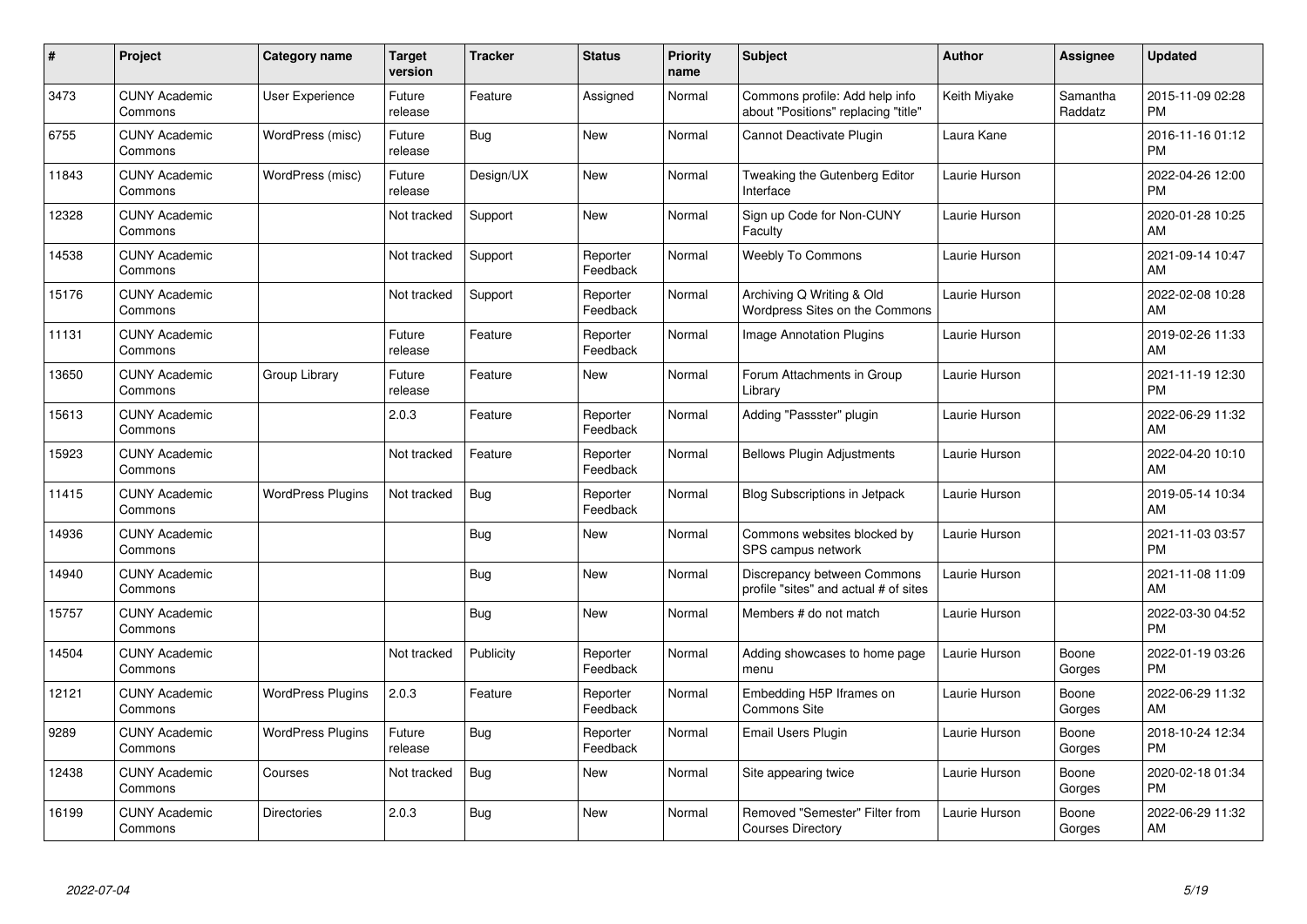| #     | Project                         | <b>Category name</b>     | <b>Target</b><br>version | <b>Tracker</b> | <b>Status</b>        | Priority<br>name | <b>Subject</b>                                                                             | <b>Author</b> | <b>Assignee</b>  | <b>Updated</b>                |
|-------|---------------------------------|--------------------------|--------------------------|----------------|----------------------|------------------|--------------------------------------------------------------------------------------------|---------------|------------------|-------------------------------|
| 14475 | <b>CUNY Academic</b><br>Commons |                          | Not tracked              | Publicity      | New                  | Normal           | OER Showcase Page                                                                          | Laurie Hurson | Laurie Hurson    | 2021-09-14 10:46<br>AM.       |
| 12446 | <b>CUNY Academic</b><br>Commons | Groups (misc)            | Future<br>release        | Feature        | Reporter<br>Feedback | Normal           | Toggle default site to group forum<br>posting                                              | Laurie Hurson | Laurie Hurson    | 2020-03-10 11:57<br>AM.       |
| 11879 | <b>CUNY Academic</b><br>Commons |                          | Not tracked              | Bug            | New                  | Normal           | Hypothesis comments appearing<br>on multiple, different pdfs across<br>blogs               | Laurie Hurson | Laurie Hurson    | 2019-09-19 02:39<br><b>PM</b> |
| 12484 | <b>CUNY Academic</b><br>Commons |                          | Not tracked              | Support        | Reporter<br>Feedback | Normal           | Sign up Code for COIL Course<br>starting in March                                          | Laurie Hurson | Matt Gold        | 2020-03-02 02:26<br>PM.       |
| 14787 | <b>CUNY Academic</b><br>Commons | Plugin Packages          | Future<br>release        | Feature        | New                  | Normal           | Creating a "Design" plugin<br>package                                                      | Laurie Hurson | scott voth       | 2022-04-27 04:56<br><b>PM</b> |
| 11789 | <b>CUNY Academic</b><br>Commons | Courses                  | Future<br>release        | Feature        | New                  | Normal           | Ability to remove item from<br>Courses list                                                | Laurie Hurson | Sonja Leix       | 2019-09-24 12:28<br><b>PM</b> |
| 9060  | <b>CUNY Academic</b><br>Commons | Commons In A Box         | Not tracked              | Bug            | Hold                 | Normal           | Problems with CBox image library<br>/ upload                                               | Lisa Rhody    | Raymond<br>Hoh   | 2018-01-10 03:26<br><b>PM</b> |
| 2325  | <b>CUNY Academic</b><br>Commons | BuddyPress (misc)        | Future<br>release        | Feature        | Assigned             | Low              | Profile should have separate fields<br>for first/last names                                | local admin   | Boone<br>Gorges  | 2015-11-09 06:09<br><b>PM</b> |
| 2610  | <b>CUNY Academic</b><br>Commons | Group Invitations        | Future<br>release        | Feature        | Assigned             | Low              | Request: Custom invitation<br>message to group invites                                     | local admin   | Boone<br>Gorges  | 2015-11-09 06:13<br>PM.       |
| 2175  | <b>CUNY Academic</b><br>Commons | WordPress (misc)         | Not tracked              | Support        | Assigned             | Normal           | Subscibe 2 vs. Jetpack<br>subscription options                                             | local admin   | Matt Gold        | 2016-01-26 04:58<br><b>PM</b> |
| 2612  | <b>CUNY Academic</b><br>Commons |                          | Not tracked              | Publicity      | Assigned             | Normal           | Pinterest site for the Commons                                                             | local admin   | Sarah<br>Morgano | 2016-03-04 11:19<br>AM        |
| 6356  | <b>CUNY Academic</b><br>Commons | <b>WordPress Plugins</b> | Future<br>release        | Bug            | Reporter<br>Feedback | Low              | Should Subscribe2 be<br>deprecated?                                                        | Luke Waltzer  |                  | 2017-03-20 12:20<br><b>PM</b> |
| 9211  | <b>CUNY Academic</b><br>Commons | <b>WordPress Plugins</b> | Future<br>release        | Support        | Reporter<br>Feedback | Normal           | Auto-Role Setting in Forum Plugin<br>Causing Some Confusion                                | Luke Waltzer  | Boone<br>Gorges  | 2018-03-13 11:44<br>AM        |
| 6389  | <b>CUNY Academic</b><br>Commons | <b>BuddyPress Docs</b>   | Future<br>release        | Feature        | New                  | Low              | Make Discussion Area Visible<br>When Editing a Doc                                         | Luke Waltzer  | Boone<br>Gorges  | 2016-10-21 04:16<br><b>PM</b> |
| 8835  | <b>CUNY Academic</b><br>Commons | Blogs (BuddyPress)       | Future<br>release        | Feature        | New                  | Normal           | Extend cuny.is shortlinks to sites                                                         | Luke Waltzer  | Boone<br>Gorges  | 2022-04-26 11:59<br>AM.       |
| 9895  | <b>CUNY Academic</b><br>Commons | Onboarding               | Future<br>release        | Feature        | Assigned             | Normal           | Add "Accept Invitation"<br>link/button/function to Group<br>and/or Site invitation emails? | Luke Waltzer  | Boone<br>Gorges  | 2018-06-07 12:42<br><b>PM</b> |
| 7981  | <b>CUNY Academic</b><br>Commons | Social Paper             | Future<br>release        | Bug            | New                  | Normal           | Social Paper comments should<br>not go to spam                                             | Luke Waltzer  | Boone<br>Gorges  | 2018-04-16 03:52<br>PM.       |
| 5268  | <b>CUNY Academic</b><br>Commons | Group Forums             | Future<br>release        | <b>Bug</b>     | Assigned             | Normal           | Long-time to post to multiple<br>groups                                                    | Luke Waltzer  | Daniel Jones     | 2016-09-07 06:31<br><b>PM</b> |
| 6078  | <b>CUNY Academic</b><br>Commons | Blogs (BuddyPress)       | Future<br>release        | Feature        | New                  | Normal           | <b>Explore Adding Network Blog</b><br>Metadata Plugin                                      | Luke Waltzer  | Luke Waltzer     | 2016-10-11 10:29<br><b>PM</b> |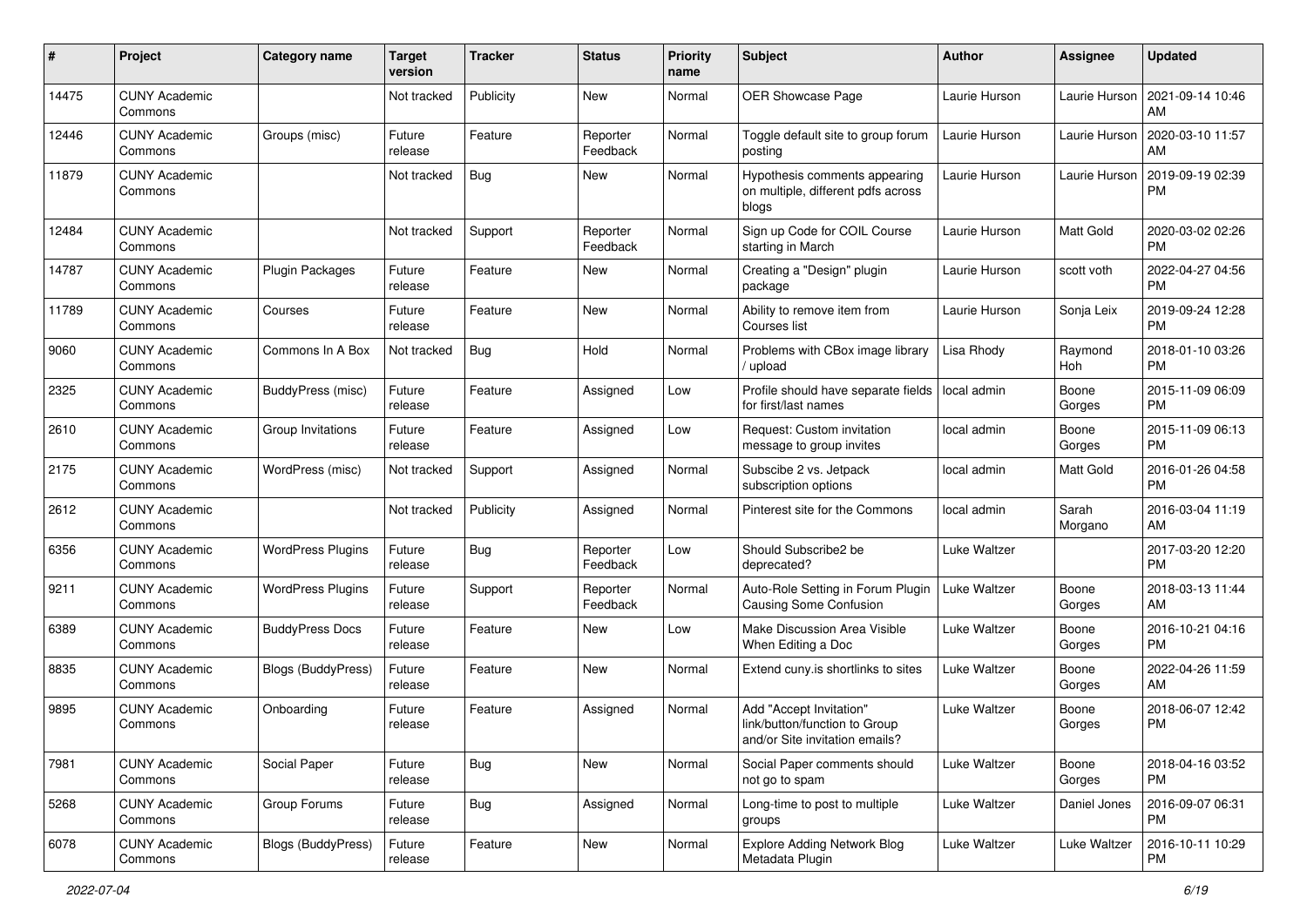| #     | Project                         | Category name             | <b>Target</b><br>version | <b>Tracker</b> | <b>Status</b>        | <b>Priority</b><br>name | <b>Subject</b>                                        | <b>Author</b>        | <b>Assignee</b>     | <b>Updated</b>                |
|-------|---------------------------------|---------------------------|--------------------------|----------------|----------------------|-------------------------|-------------------------------------------------------|----------------------|---------------------|-------------------------------|
| 6392  | <b>CUNY Academic</b><br>Commons | Group Forums              | Future<br>release        | Design/UX      | Assigned             | Low                     | <b>Composition/Preview Panes in</b><br>Forum Posts    | Luke Waltzer         | Paige Dupont        | 2016-10-21 04:26<br><b>PM</b> |
| 7624  | <b>CUNY Academic</b><br>Commons | BuddyPress (misc)         | Future<br>release        | Design/UX      | New                  | Normal                  | <b>BP Notifications</b>                               | Luke Waltzer         | Paige Dupont        | 2017-02-08 10:43<br><b>PM</b> |
| 6644  | <b>CUNY Academic</b><br>Commons |                           | Not tracked              | <b>Bug</b>     | Reporter<br>Feedback | High                    | White Screen at Login Pge                             | Luke Waltzer         | Raymond<br>Hoh      | 2016-11-21 10:34<br><b>PM</b> |
| 7928  | <b>CUNY Academic</b><br>Commons | Group Forums              | Not tracked              | <b>Bug</b>     | <b>New</b>           | Normal                  | Duplicate Forum post                                  | Luke Waltzer         | Raymond<br>Hoh      | 2017-04-11 09:27<br><b>PM</b> |
| 13430 | <b>CUNY Academic</b><br>Commons | Reply By Email            | Not tracked              | Bug            | <b>New</b>           | Normal                  | Delay in RBE                                          | Luke Waltzer         | Raymond<br>Hoh      | 2020-10-13 11:16<br>AM        |
| 5225  | <b>CUNY Academic</b><br>Commons | Registration              | Future<br>release        | Feature        | Assigned             | Normal                  | On-boarding Issues                                    | Luke Waltzer         | Samantha<br>Raddatz | 2016-02-12 02:58<br><b>PM</b> |
| 5317  | <b>CUNY Academic</b><br>Commons | Group Blogs               | Not tracked              | Bug            | Reporter<br>Feedback | Normal                  | Notifications of New Post Didn't<br>Come              | Luke Waltzer         | Samantha<br>Raddatz | 2016-03-21 10:41<br><b>PM</b> |
| 8078  | <b>CUNY Academic</b><br>Commons | <b>WordPress Plugins</b>  | Future<br>release        | System Upgrade | Assigned             | Normal                  | <b>CommentPress Updates</b>                           | Margaret Galvan      | Christian<br>Wach   | 2017-05-08 03:49<br><b>PM</b> |
| 7828  | <b>CUNY Academic</b><br>Commons |                           | Not tracked              | Feature        | Assigned             | Normal                  | Theme Assessment 2017                                 | Margaret Galvan      | Margaret<br>Galvan  | 2017-05-02 10:41<br><b>PM</b> |
| 8211  | <b>CUNY Academic</b><br>Commons | <b>WordPress Themes</b>   | Future<br>release        | Feature        | <b>New</b>           | Normal                  | Theme Suggestions: Material<br>Design-Inspired Themes | Margaret Galvan      | Margaret<br>Galvan  | 2017-08-07 02:48<br>PM        |
| 10273 | <b>CUNY Academic</b><br>Commons | Registration              | Not tracked              | Support        | Reporter<br>Feedback | Normal                  | users combining CF and campus<br>address              | Marilyn Weber        |                     | 2019-09-18 10:58<br>AM        |
| 10657 | <b>CUNY Academic</b><br>Commons |                           | Not tracked              | Support        | Reporter<br>Feedback | Normal                  | child theme problems                                  | Marilyn Weber        |                     | 2018-11-08 01:19<br><b>PM</b> |
| 11509 | <b>CUNY Academic</b><br>Commons |                           | Not tracked              | Support        | Reporter<br>Feedback | Normal                  | deleted Page causing a Menu<br>problem?               | Marilyn Weber        |                     | 2019-06-04 09:54<br>AM        |
| 11519 | <b>CUNY Academic</b><br>Commons |                           | Not tracked              | Support        | Assigned             | Normal                  | comment option not appearing                          | Marilyn Weber        |                     | 2019-09-24 10:28<br>AM        |
| 11771 | <b>CUNY Academic</b><br>Commons |                           | Not tracked              | Support        | Reporter<br>Feedback | Normal                  | post displays in sections                             | Marilyn Weber        |                     | 2019-08-20 10:34<br><b>AM</b> |
| 11787 | <b>CUNY Academic</b><br>Commons |                           | Not tracked              | Support        | Reporter<br>Feedback | Normal                  | automated comments notifications<br>on ZenDesk        | <b>Marilyn Weber</b> |                     | 2019-08-26 06:18<br><b>PM</b> |
| 11848 | <b>CUNY Academic</b><br>Commons |                           | Not tracked              | Support        | Hold                 | Normal                  | a Dean of Faculty wants to share<br>a large file      | Marilyn Weber        |                     | 2019-09-24 08:44<br><b>AM</b> |
| 12350 | <b>CUNY Academic</b><br>Commons | <b>Blogs (BuddyPress)</b> | Not tracked              | Support        | Reporter<br>Feedback | Normal                  | URL creation problem                                  | Marilyn Weber        |                     | 2020-02-03 11:27<br>AM        |
| 12352 | <b>CUNY Academic</b><br>Commons |                           | Not tracked              | Support        | <b>New</b>           | Normal                  | "posts list" page builder block<br>option             | Marilyn Weber        |                     | 2020-02-03 01:29<br>PM        |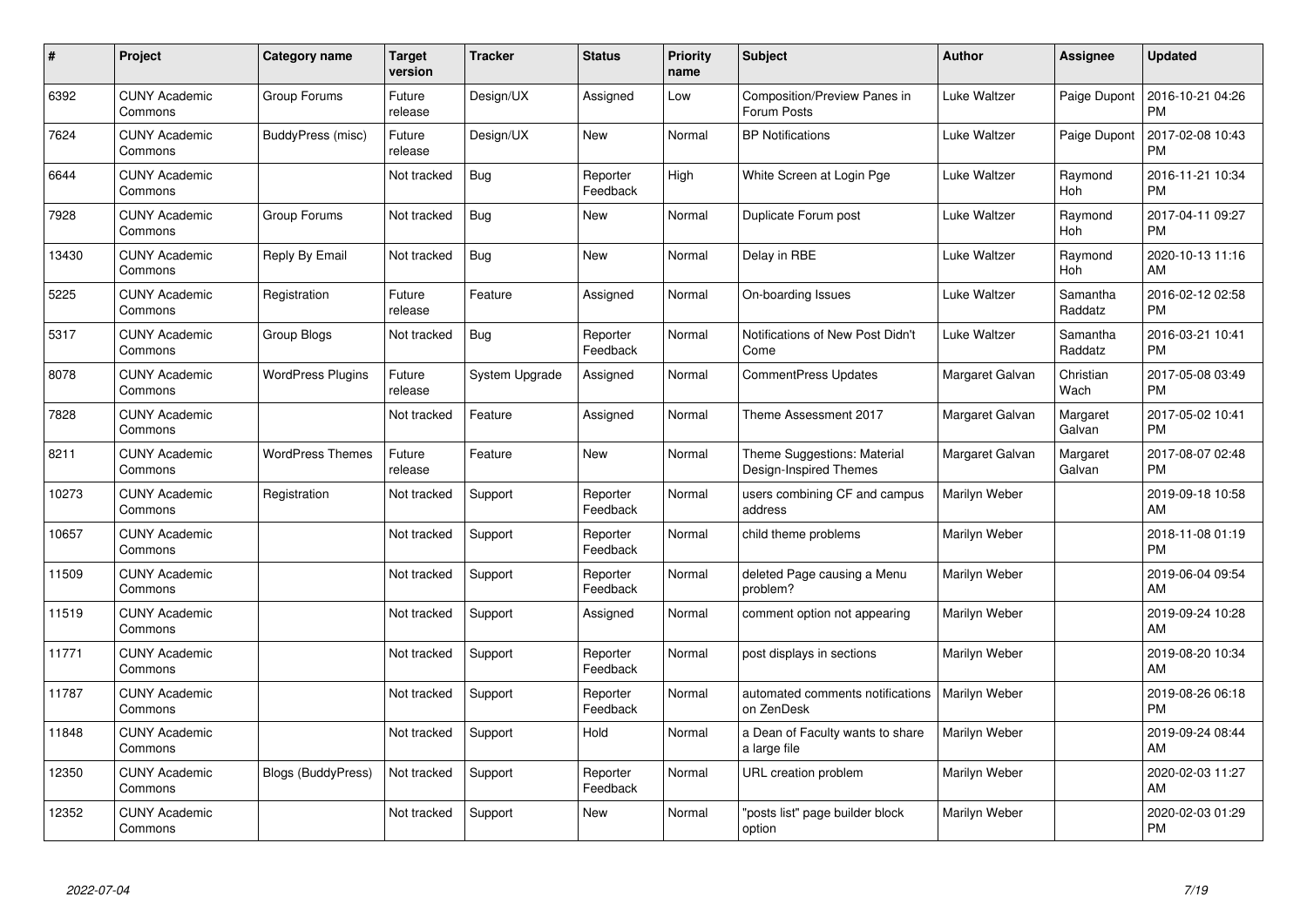| #     | Project                         | <b>Category name</b>    | <b>Target</b><br>version | <b>Tracker</b> | <b>Status</b>        | <b>Priority</b><br>name | <b>Subject</b>                                                    | <b>Author</b> | Assignee | <b>Updated</b>                |
|-------|---------------------------------|-------------------------|--------------------------|----------------|----------------------|-------------------------|-------------------------------------------------------------------|---------------|----------|-------------------------------|
| 13034 | <b>CUNY Academic</b><br>Commons |                         | Not tracked              | Support        | Reporter<br>Feedback | Normal                  | a site is asking people to join the<br>Commons to get a download  | Marilyn Weber |          | 2020-07-12 07:23<br>AM        |
| 13255 | <b>CUNY Academic</b><br>Commons |                         | Not tracked              | Support        | Reporter<br>Feedback | Normal                  | Accessibility problems                                            | Marilyn Weber |          | 2020-09-01 05:48<br><b>PM</b> |
| 13975 | <b>CUNY Academic</b><br>Commons | Social Paper            | Not tracked              | Support        | Reporter<br>Feedback | Normal                  | can't approve comments on Social<br>Paper paper                   | Marilyn Weber |          | 2021-02-12 09:33<br>AM        |
| 14074 | <b>CUNY Academic</b><br>Commons | WordPress (misc)        | Not tracked              | Support        | Reporter<br>Feedback | Normal                  | page password protection problem                                  | Marilyn Weber |          | 2021-03-02 11:03<br>AM        |
| 14398 | <b>CUNY Academic</b><br>Commons |                         | Not tracked              | Support        | Reporter<br>Feedback | Normal                  | Events plug-in notification problem                               | Marilyn Weber |          | 2021-05-11 11:21<br>AM        |
| 14784 | <b>CUNY Academic</b><br>Commons |                         |                          | Support        | Reporter<br>Feedback | Normal                  | User report of logo problem when<br>using Customizer theme        | Marilyn Weber |          | 2021-09-17 10:25<br>AM        |
| 14900 | <b>CUNY Academic</b><br>Commons |                         | Not tracked              | Support        | Reporter<br>Feedback | Normal                  | previous theme?                                                   | Marilyn Weber |          | 2021-10-25 10:31<br>AM        |
| 14911 | <b>CUNY Academic</b><br>Commons | <b>WordPress Themes</b> | Not tracked              | Support        | <b>New</b>           | Normal                  | Twentytwentyone theme                                             | Marilyn Weber |          | 2021-10-28 10:37<br>AM        |
| 15045 | <b>CUNY Academic</b><br>Commons |                         |                          | Support        | New                  | Normal                  | no result for KCeL in the search<br>box on the commons            | Marilyn Weber |          | 2021-12-10 11:29<br>AM        |
| 15169 | <b>CUNY Academic</b><br>Commons |                         | 2.0.3                    | Support        | Reporter<br>Feedback | Normal                  | new Prelude website zipfiles for<br>custom theme and other files. | Marilyn Weber |          | 2022-06-29 11:32<br>AM        |
| 15260 | <b>CUNY Academic</b><br>Commons |                         |                          | Support        | Reporter<br>Feedback | Normal                  | Diacritical markings   European<br><b>Stages</b>                  | Marilyn Weber |          | 2022-02-04 08:16<br>AM        |
| 15370 | <b>CUNY Academic</b><br>Commons |                         |                          | Support        | Reporter<br>Feedback | Normal                  | All-in-One Event Calendar?                                        | Marilyn Weber |          | 2022-02-17 11:03<br>AM        |
| 15565 | <b>CUNY Academic</b><br>Commons |                         |                          | Support        | New                  | Normal                  | Events - send updates to an email<br>listserv                     | Marilyn Weber |          | 2022-03-10 01:06<br><b>PM</b> |
| 15655 | <b>CUNY Academic</b><br>Commons |                         | 2.0.3                    | Support        | Reporter<br>Feedback | Normal                  | Event Aggregator plugin?                                          | Marilyn Weber |          | 2022-06-29 11:32<br>AM        |
| 15685 | <b>CUNY Academic</b><br>Commons |                         |                          | Support        | New                  | High                    | problem with chrome?                                              | Marilyn Weber |          | 2022-04-25 03:40<br><b>PM</b> |
| 15816 | <b>CUNY Academic</b><br>Commons |                         | Not tracked              | Support        | <b>New</b>           | Normal                  | slow loading at SPS                                               | Marilyn Weber |          | 2022-04-05 01:26<br><b>PM</b> |
| 16099 | <b>CUNY Academic</b><br>Commons |                         |                          | Support        | Reporter<br>Feedback | Normal                  | request for Newsletter Glue                                       | Marilyn Weber |          | 2022-05-13 12:14<br><b>PM</b> |
| 5199  | <b>CUNY Academic</b><br>Commons | Social Paper            | Future<br>release        | Feature        | New                  | Normal                  | add tables to the SP editor                                       | Marilyn Weber |          | 2016-10-24 11:27<br>AM        |
| 5205  | <b>CUNY Academic</b><br>Commons | Social Paper            | Future<br>release        | Feature        | <b>New</b>           | Normal                  | Social Paper folders                                              | Marilyn Weber |          | 2016-02-11 10:24<br>PM        |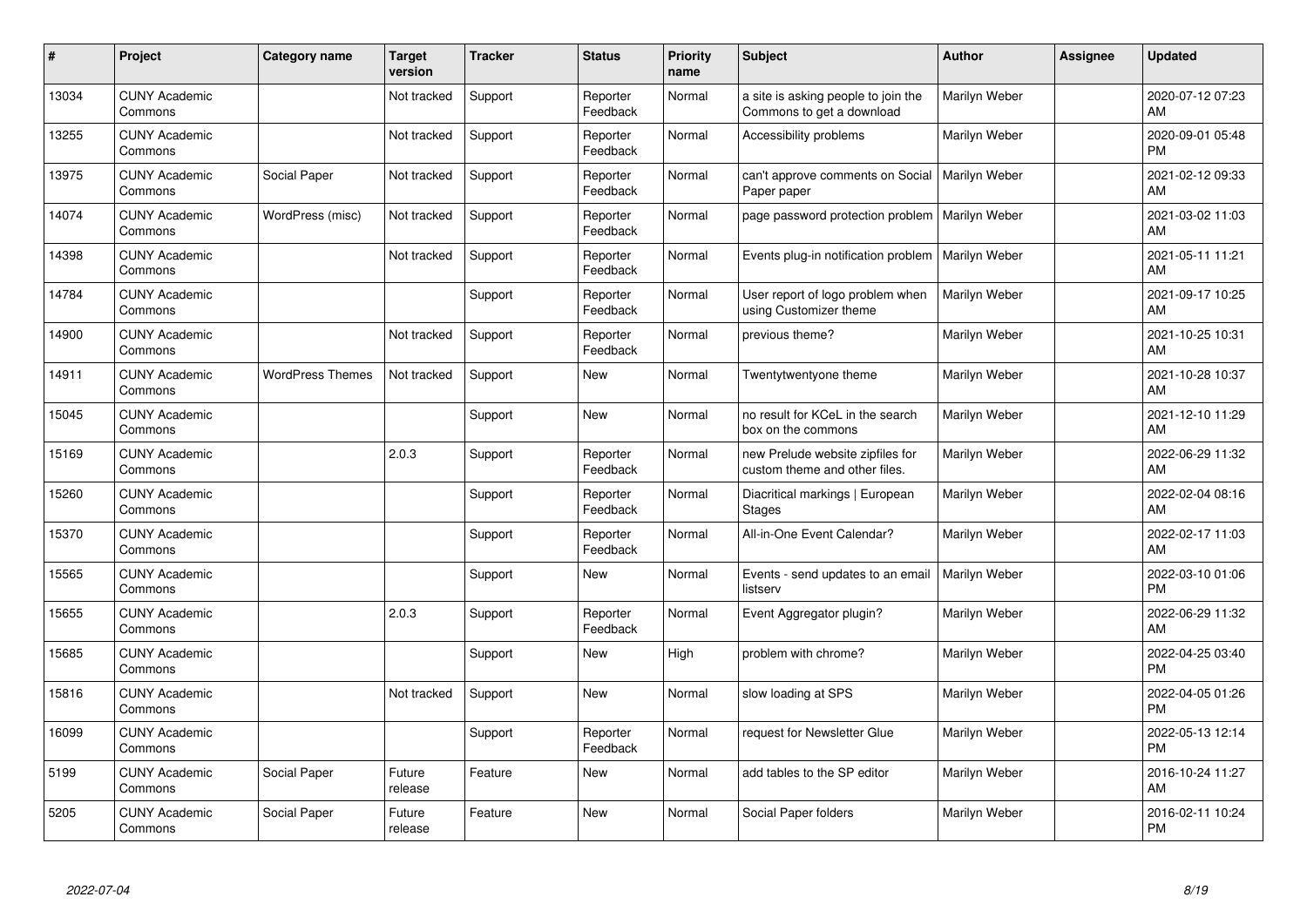| #     | Project                         | <b>Category name</b>       | <b>Target</b><br>version | <b>Tracker</b> | <b>Status</b>        | <b>Priority</b><br>name | <b>Subject</b>                                                                                                                                        | <b>Author</b> | <b>Assignee</b>     | <b>Updated</b>                |
|-------|---------------------------------|----------------------------|--------------------------|----------------|----------------------|-------------------------|-------------------------------------------------------------------------------------------------------------------------------------------------------|---------------|---------------------|-------------------------------|
| 5992  | <b>CUNY Academic</b><br>Commons | <b>Email Notifications</b> | Future<br>release        | Feature        | <b>New</b>           | Normal                  | Changing the From line of<br>autogenerated blog emails                                                                                                | Marilyn Weber |                     | 2018-09-27 05:19<br><b>PM</b> |
| 13912 | <b>CUNY Academic</b><br>Commons |                            | Not tracked              | Feature        | Hold                 | Low                     | posting "missed schedule"                                                                                                                             | Marilyn Weber |                     | 2021-02-23 10:46<br>AM        |
| 12360 | <b>CUNY Academic</b><br>Commons | <b>WordPress Themes</b>    | Not tracked              | <b>Bug</b>     | Reporter<br>Feedback | Normal                  | site just says "DANTE We are<br>currently in maintenance mode,<br>please check back shortly."                                                         | Marilyn Weber |                     | 2020-02-04 12:13<br><b>PM</b> |
| 9207  | <b>CUNY Academic</b><br>Commons |                            | Future<br>release        | Support        | Reporter<br>Feedback | Normal                  | display dashboards made in<br>Tableau?                                                                                                                | Marilyn Weber | Boone<br>Gorges     | 2018-04-10 10:42<br>AM        |
| 5052  | <b>CUNY Academic</b><br>Commons | Social Paper               | Future<br>release        | Feature        | New                  | Low                     | Sentence by sentence or line by<br>line comments (SP suggestion #3)                                                                                   | Marilyn Weber | Boone<br>Gorges     | 2016-02-11 10:24<br><b>PM</b> |
| 9835  | <b>CUNY Academic</b><br>Commons | Group Forums               | Future<br>release        | Bug            | Assigned             | Normal                  | add a "like" function?                                                                                                                                | Marilyn Weber | <b>Erik Trainer</b> | 2018-06-05 01:49<br><b>PM</b> |
| 12382 | <b>CUNY Academic</b><br>Commons | Membership                 | Not tracked              | Support        | New                  | Normal                  | Email request change                                                                                                                                  | Marilyn Weber | Marilyn<br>Weber    | 2020-02-06 12:56<br><b>PM</b> |
| 8607  | <b>CUNY Academic</b><br>Commons |                            | Not tracked              | Support        | New                  | Normal                  | Paypal?                                                                                                                                               | Marilyn Weber | Matt Gold           | 2018-05-15 01:37<br><b>PM</b> |
| 11149 | <b>CUNY Academic</b><br>Commons |                            | Not tracked              | Support        | Reporter<br>Feedback | Normal                  | comments getting blocked                                                                                                                              | Marilyn Weber | Raymond<br>Hoh      | 2019-03-26 11:40<br>AM        |
| 12741 | <b>CUNY Academic</b><br>Commons | <b>WordPress Plugins</b>   | Not tracked              | Support        | Reporter<br>Feedback | Normal                  | Tableau Public Viz Block                                                                                                                              | Marilyn Weber | Raymond<br>Hoh      | 2020-05-12 11:00<br>AM        |
| 13286 | <b>CUNY Academic</b><br>Commons |                            | Not tracked              | Support        | New                  | Normal                  | problem connecting with<br>WordPress app                                                                                                              | Marilyn Weber | Raymond<br>Hoh      | 2020-09-08 11:16<br>AM        |
| 16110 | <b>CUNY Academic</b><br>Commons |                            |                          | Support        | Reporter<br>Feedback | Normal                  | remove Creative Commons<br>license from pages?                                                                                                        | Marilyn Weber | Raymond<br>Hoh      | 2022-05-17 06:11<br><b>PM</b> |
| 5282  | <b>CUNY Academic</b><br>Commons | Social Paper               | Future<br>release        | Bug            | New                  | Normal                  | Replying via email directs to paper<br>but not individual comment.                                                                                    | Marilyn Weber | Raymond<br>Hoh      | 2016-03-02 01:48<br><b>PM</b> |
| 11971 | <b>CUNY Academic</b><br>Commons | <b>Email Notifications</b> | Future<br>release        | Bug            | Reporter<br>Feedback | Low                     | Pictures obscured in emailed post<br>notifications                                                                                                    | Marilyn Weber | Raymond<br>Hoh      | 2019-11-21 01:14<br><b>PM</b> |
| 13328 | <b>CUNY Academic</b><br>Commons | Group Forums               | Not tracked              | <b>Bug</b>     | Reporter<br>Feedback | Normal                  | cross-posting in two related<br>groups                                                                                                                | Marilyn Weber | Raymond<br>Hoh      | 2020-09-15 10:39<br><b>PM</b> |
| 5050  | <b>CUNY Academic</b><br>Commons | Social Paper               | Future<br>release        | Feature        | New                  | Low                     | Making comments visible in SP<br>editing mode (SP suggestion #1)                                                                                      | Marilyn Weber | Samantha<br>Raddatz | 2019-09-17 11:10<br><b>PM</b> |
| 5053  | <b>CUNY Academic</b><br>Commons | Social Paper               | Future<br>release        | Feature        | New                  | Low                     | Scrollable menu to add readers<br>(SP suggestion #4)                                                                                                  | Marilyn Weber | Samantha<br>Raddatz | 2016-04-21 05:21<br><b>PM</b> |
| 5058  | <b>CUNY Academic</b><br>Commons | Social Paper               | Future<br>release        | Feature        | New                  | Low                     | Can there be a clearer signal that<br>even when comments have<br>already been made you add<br>comments by clicking on the side?<br>(SP suggestion #5) | Marilyn Weber | Samantha<br>Raddatz | 2016-02-11 10:24<br>PM        |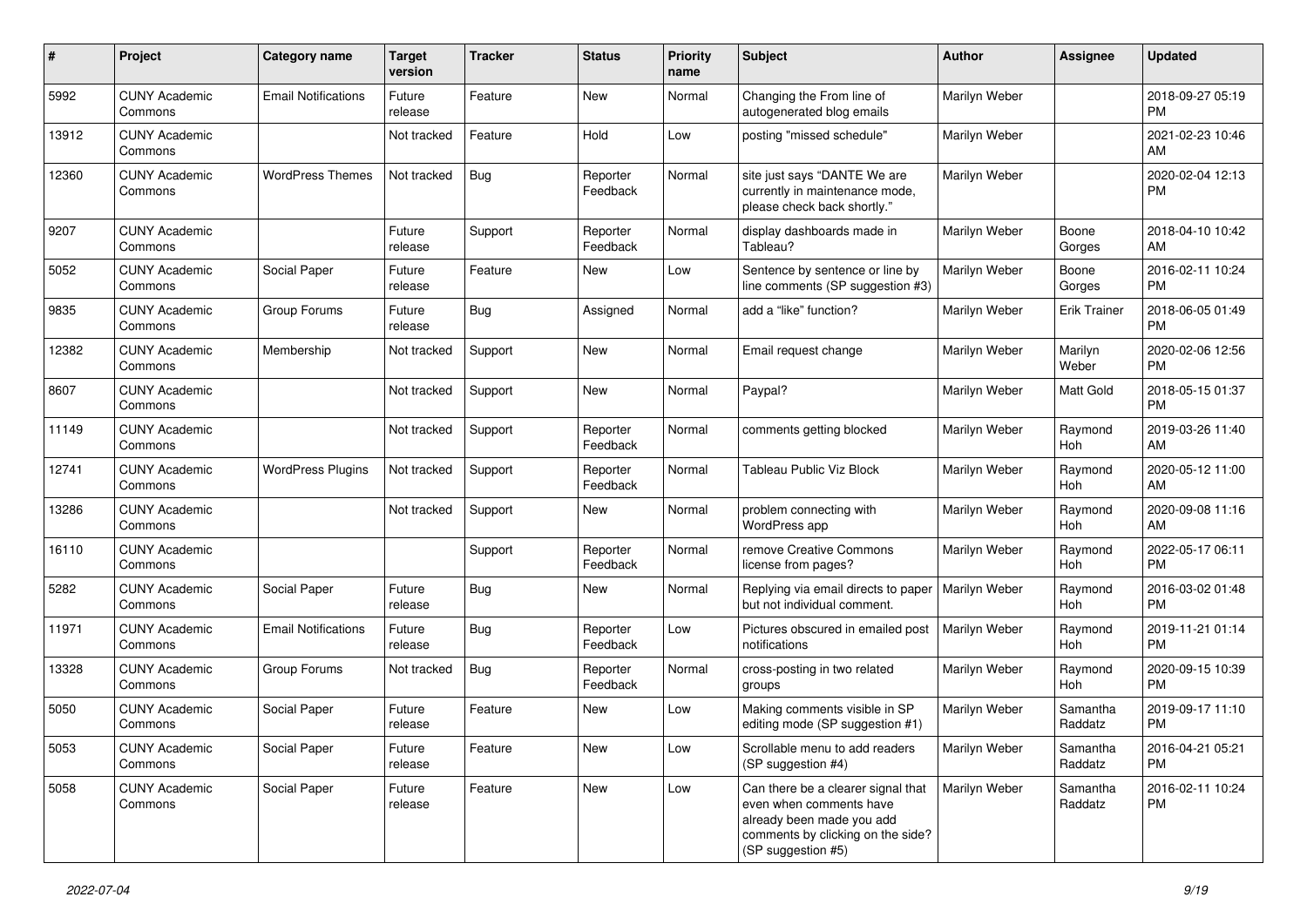| #     | Project                         | <b>Category name</b>     | <b>Target</b><br>version | <b>Tracker</b> | <b>Status</b>        | <b>Priority</b><br>name | <b>Subject</b>                                                     | <b>Author</b>      | <b>Assignee</b>     | <b>Updated</b>                |
|-------|---------------------------------|--------------------------|--------------------------|----------------|----------------------|-------------------------|--------------------------------------------------------------------|--------------------|---------------------|-------------------------------|
| 5397  | <b>CUNY Academic</b><br>Commons | Social Paper             | Future<br>release        | Feature        | <b>New</b>           | Normal                  | frustrating to have to<br>enable/disable in SP                     | Marilyn Weber      | Samantha<br>Raddatz | 2016-04-20 03:39<br><b>PM</b> |
| 2577  | <b>NYCDH Community</b><br>Site  |                          |                          | Feature        | Assigned             | Low                     | Investigate Potential to Add Links<br>to the Forum                 | <b>Mark Newton</b> | Alex Gil            | 2013-05-16 09:40<br><b>PM</b> |
| 2576  | <b>NYCDH Community</b><br>Site  |                          |                          | <b>Bug</b>     | Hold                 | Low                     | Test Next Button in Javascript<br><b>Tutorial Under Activities</b> | Mark Newton        | Alex Gil            | 2013-05-18 02:55<br><b>PM</b> |
| 2573  | <b>NYCDH Community</b><br>Site  |                          |                          | Feature        | Reporter<br>Feedback | Normal                  | Add dh_nyc twitter list feed to site                               | <b>Mark Newton</b> | Matt Gold           | 2013-05-16 11:42<br><b>PM</b> |
| 2571  | <b>NYCDH Community</b><br>Site  |                          |                          | Feature        | Assigned             | Normal                  | Add Google custom search box to<br>homepage                        | <b>Mark Newton</b> | Raymond<br>Hoh      | 2013-05-18 07:49<br><b>PM</b> |
| 2574  | NYCDH Community<br>Site         |                          |                          | Feature        | Assigned             | Normal                  | Add Way to Upload Files to<br>Groups                               | Mark Newton        | Raymond<br>Hoh      | 2013-05-18 07:46<br><b>PM</b> |
| 10769 | <b>CUNY Academic</b><br>Commons | <b>WordPress Themes</b>  | Not tracked              | <b>Bug</b>     | Reporter<br>Feedback | Normal                  | 2011 Theme Sidebar                                                 | Mark Webb          |                     | 2018-12-04 04:09<br><b>PM</b> |
| 11120 | <b>CUNY Academic</b><br>Commons | <b>WordPress Plugins</b> | Not tracked              | <b>Bug</b>     | Reporter<br>Feedback | Normal                  | Events Manager Events Not<br>Showing Up                            | Mark Webb          |                     | 2019-02-27 04:10<br><b>PM</b> |
| 10678 | <b>CUNY Academic</b><br>Commons |                          | Not tracked              | <b>Bug</b>     | Reporter<br>Feedback | High                    | Newsletter Plugin Not Sending<br><b>Out Newsletters</b>            | Mark Webb          | Boone<br>Gorges     | 2019-09-16 09:38<br><b>PM</b> |
| 10262 | <b>CUNY Academic</b><br>Commons |                          | Not tracked              | <b>Bug</b>     | Reporter<br>Feedback | Normal                  | Newsletter Plugin: Broken Image<br>at Bottom of All Newsletters    | Mark Webb          | Raymond<br>Hoh      | 2018-08-30 05:17<br><b>PM</b> |
| 364   | <b>CUNY Academic</b><br>Commons | <b>WordPress Plugins</b> | Future<br>release        | Feature        | New                  | Normal                  | <b>Bulletin Board</b>                                              | <b>Matt Gold</b>   |                     | 2015-01-05 08:50<br><b>PM</b> |
| 4903  | <b>CUNY Academic</b><br>Commons | Events                   | Future<br>release        | Design/UX      | Assigned             | Normal                  | Improving visual appearance of<br>event calendars                  | <b>Matt Gold</b>   | Boone<br>Gorges     | 2016-10-13 11:51<br>AM        |
| 6014  | <b>CUNY Academic</b><br>Commons | Publicity                | Future<br>release        | Publicity      | Reporter<br>Feedback | Normal                  | Google search listing                                              | <b>Matt Gold</b>   | Boone<br>Gorges     | 2016-09-21 03:48<br><b>PM</b> |
| 9941  | <b>CUNY Academic</b><br>Commons | Wiki                     | Not tracked              | Support        | Assigned             | Normal                  | Wiki functionality                                                 | <b>Matt Gold</b>   | Boone<br>Gorges     | 2018-06-26 10:57<br>AM        |
| 287   | <b>CUNY Academic</b><br>Commons | WordPress (misc)         | Future<br>release        | Feature        | Assigned             | Normal                  | Create troubleshooting tool for<br>account sign-up                 | Matt Gold          | Boone<br>Gorges     | 2015-11-09 06:17<br><b>PM</b> |
| 377   | <b>CUNY Academic</b><br>Commons | BuddyPress (misc)        | Future<br>release        | Feature        | Assigned             | Normal                  | Like buttons                                                       | Matt Gold          | Boone<br>Gorges     | 2010-11-16 05:13<br><b>PM</b> |
| 435   | <b>CUNY Academic</b><br>Commons | BuddyPress (misc)        | Future<br>release        | Feature        | Assigned             | Normal                  | Include Avatar Images in Forum<br><b>Post Notification Emails</b>  | <b>Matt Gold</b>   | Boone<br>Gorges     | 2010-12-08 12:40<br><b>PM</b> |
| 500   | <b>CUNY Academic</b><br>Commons | BuddyPress (misc)        | Future<br>release        | Feature        | Assigned             | Normal                  | <b>Export Group Data</b>                                           | Matt Gold          | Boone<br>Gorges     | 2010-12-19 12:09<br><b>PM</b> |
| 554   | <b>CUNY Academic</b><br>Commons | BuddyPress (misc)        | Future<br>release        | Feature        | Assigned             | Normal                  | Add Trackback notifications to<br>site-wide activity feed          | Matt Gold          | Boone<br>Gorges     | 2015-11-09 06:19<br><b>PM</b> |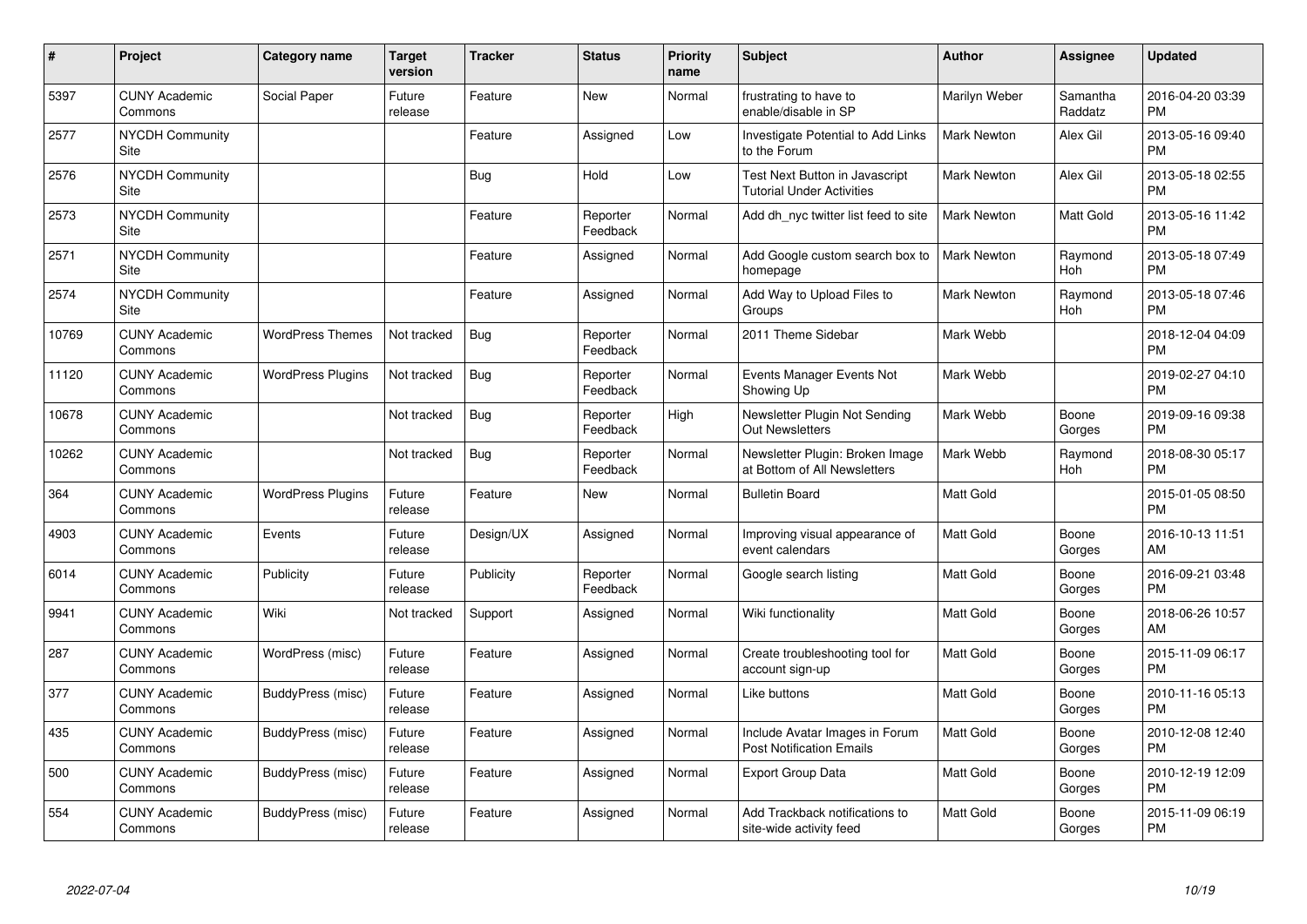| #    | Project                         | <b>Category name</b>     | <b>Target</b><br>version | <b>Tracker</b> | <b>Status</b> | Priority<br>name | <b>Subject</b>                                                        | <b>Author</b>    | <b>Assignee</b> | <b>Updated</b>                |
|------|---------------------------------|--------------------------|--------------------------|----------------|---------------|------------------|-----------------------------------------------------------------------|------------------|-----------------|-------------------------------|
| 599  | <b>CUNY Academic</b><br>Commons | BuddyPress (misc)        | Future<br>release        | Feature        | Assigned      | Normal           | Consider adding rating plugins for<br>BuddyPress/BBPress              | <b>Matt Gold</b> | Boone<br>Gorges | 2011-08-22 06:50<br><b>PM</b> |
| 635  | <b>CUNY Academic</b><br>Commons | BuddyPress (misc)        | Future<br>release        | Feature        | Assigned      | Normal           | Big Blue Button -<br>Videoconferencing in Groups and<br>Blogs         | <b>Matt Gold</b> | Boone<br>Gorges | 2011-03-14 03:24<br><b>PM</b> |
| 658  | <b>CUNY Academic</b><br>Commons | <b>WordPress Plugins</b> | Future<br>release        | Feature        | Assigned      | Normal           | Rebulid Sitewide Tag Suggestion                                       | <b>Matt Gold</b> | Boone<br>Gorges | 2015-01-05 08:47<br>PM.       |
| 1562 | <b>CUNY Academic</b><br>Commons | <b>WordPress Plugins</b> | Future<br>release        | Feature        | Assigned      | Low              | Play with NYT Collaborative<br>Authoring Tool                         | Matt Gold        | Boone<br>Gorges | 2015-01-05 08:47<br>PM.       |
| 2013 | <b>CUNY Academic</b><br>Commons | Public Portfolio         | Future<br>release        | Feature        | Assigned      | Low              | Have Profile Privacy Options show<br>up only for filled-in fields     | <b>Matt Gold</b> | Boone<br>Gorges | 2015-11-09 06:09<br>PM.       |
| 2223 | <b>CUNY Academic</b><br>Commons | <b>WordPress Plugins</b> | Future<br>release        | Feature        | Assigned      | Low              | Add Participad to the CUNY<br><b>Academic Commons</b>                 | <b>Matt Gold</b> | Boone<br>Gorges | 2014-09-17 10:03<br><b>PM</b> |
| 2523 | <b>CUNY Academic</b><br>Commons | <b>BuddyPress Docs</b>   | Future<br>release        | Feature        | Assigned      | Normal           | Allow Users to Upload Images to<br><b>BP</b> Docs                     | Matt Gold        | Boone<br>Gorges | 2015-11-09 06:14<br><b>PM</b> |
| 3042 | <b>CUNY Academic</b><br>Commons | <b>Public Portfolio</b>  | Future<br>release        | Feature        | Assigned      | Normal           | Browsing member interests                                             | Matt Gold        | Boone<br>Gorges | 2015-03-21 09:04<br><b>PM</b> |
| 3080 | <b>CUNY Academic</b><br>Commons | <b>Group Files</b>       | Future<br>release        | Feature        | Assigned      | Low              | Create a system to keep track of<br>file changes                      | <b>Matt Gold</b> | Boone<br>Gorges | 2014-02-26 10:04<br>PM.       |
| 3220 | <b>CUNY Academic</b><br>Commons | <b>Public Portfolio</b>  | Future<br>release        | Feature        | Assigned      | Normal           | Add indent/outdent option to<br>Formatting Buttons on Profile<br>Page | Matt Gold        | Boone<br>Gorges | 2014-05-21 10:39<br><b>PM</b> |
| 3308 | <b>CUNY Academic</b><br>Commons | Group Invitations        | Future<br>release        | Feature        | Assigned      | Normal           | Allow members to rescind group<br>invitations                         | Matt Gold        | Boone<br>Gorges | 2015-04-01 08:53<br><b>PM</b> |
| 3759 | <b>CUNY Academic</b><br>Commons | WordPress (misc)         | Future<br>release        | Feature        | Assigned      | Normal           | Review Interface for Adding Users<br>to Blogs                         | Matt Gold        | Boone<br>Gorges | 2015-03-24 05:52<br><b>PM</b> |
| 3768 | <b>CUNY Academic</b><br>Commons | Public Portfolio         | Future<br>release        | Feature        | Assigned      | Normal           | Institutions/Past positions on<br>public portfolios                   | Matt Gold        | Boone<br>Gorges | 2018-04-23 10:44<br>AM        |
| 4053 | <b>CUNY Academic</b><br>Commons | Events                   | Future<br>release        | Feature        | Assigned      | Normal           | Create new tab for past events                                        | <b>Matt Gold</b> | Boone<br>Gorges | 2015-05-12 02:10<br>PM.       |
| 4238 | <b>CUNY Academic</b><br>Commons | Events                   | Future<br>release        | Feature        | Assigned      | Normal           | Copy Events to Other Groups?                                          | <b>Matt Gold</b> | Boone<br>Gorges | 2015-07-02 10:08<br>AM.       |
| 4980 | <b>CUNY Academic</b><br>Commons | Home Page                | Future<br>release        | Feature        | Assigned      | Normal           | CAC Featured Content -- Adding<br>Randomization                       | Matt Gold        | Boone<br>Gorges | 2016-12-12 03:01<br><b>PM</b> |
| 5696 | <b>CUNY Academic</b><br>Commons | Events                   | Future<br>release        | Feature        | Assigned      | Normal           | Events Calendar - display options<br>/ calendar aggregation           | <b>Matt Gold</b> | Boone<br>Gorges | 2016-10-13 11:44<br>AM        |
| 8756 | <b>CUNY Academic</b><br>Commons | Group Blogs              | Future<br>release        | Feature        | Hold          | Normal           | Connect multiple blogs to one<br>group?                               | Matt Gold        | Boone<br>Gorges | 2017-09-30 10:42<br>AM        |
| 8836 | <b>CUNY Academic</b><br>Commons | Blogs (BuddyPress)       | Future<br>release        | Feature        | Assigned      | Normal           | Redesign site launch process                                          | Matt Gold        | Boone<br>Gorges | 2019-10-03 02:49<br><b>PM</b> |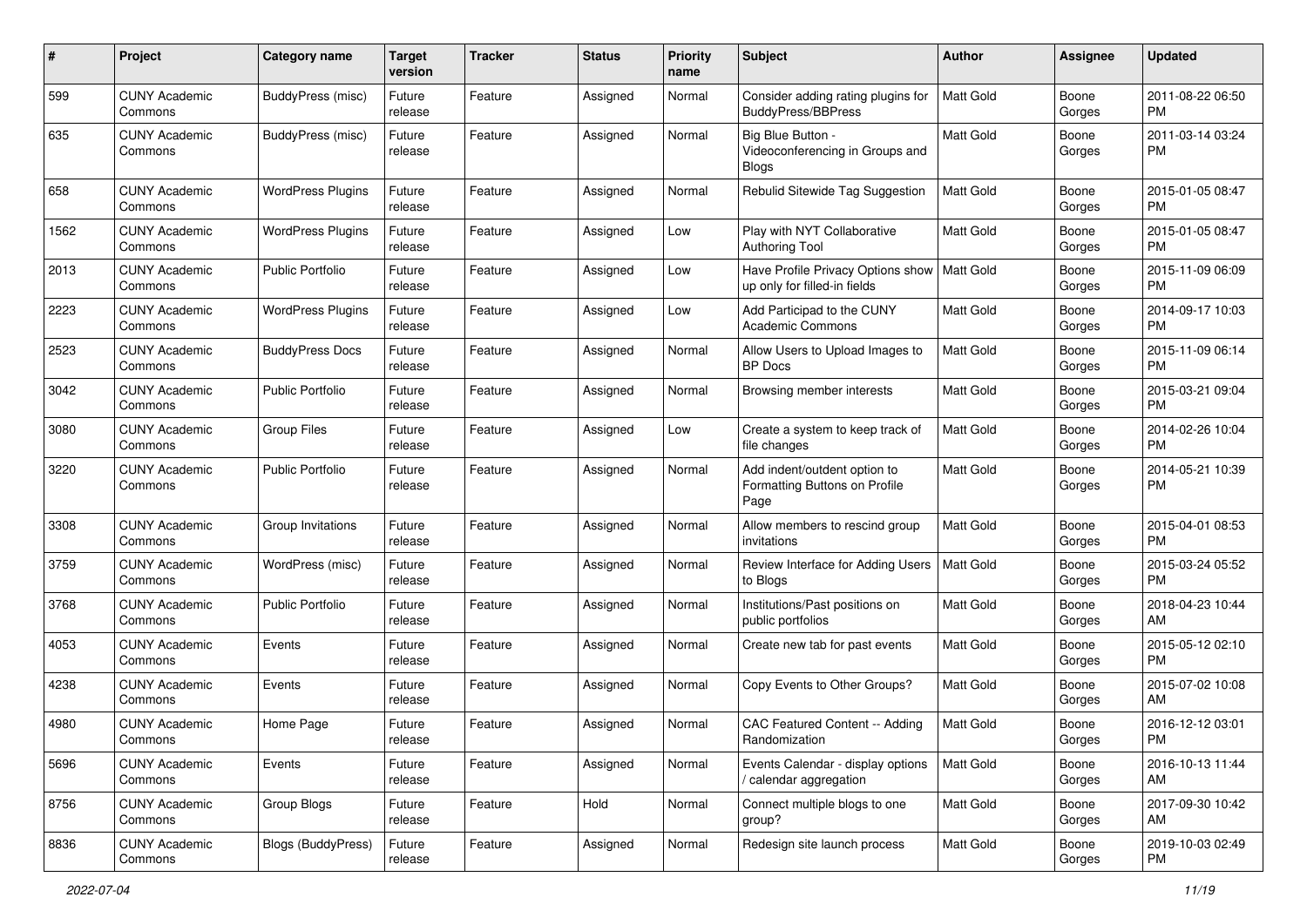| $\#$  | Project                         | <b>Category name</b>       | <b>Target</b><br>version | <b>Tracker</b> | <b>Status</b>        | <b>Priority</b><br>name | <b>Subject</b>                                                        | <b>Author</b>    | <b>Assignee</b>   | <b>Updated</b>                |
|-------|---------------------------------|----------------------------|--------------------------|----------------|----------------------|-------------------------|-----------------------------------------------------------------------|------------------|-------------------|-------------------------------|
| 8900  | <b>CUNY Academic</b><br>Commons | Accessibility              | Future<br>release        | Feature        | Assigned             | Normal                  | Look into tools to enforce<br>accessibility in WP environment         | Matt Gold        | Boone<br>Gorges   | 2022-04-26 11:59<br>AM        |
| 8901  | <b>CUNY Academic</b><br>Commons | Accessibility              | Future<br>release        | Feature        | Assigned             | Normal                  | Theme analysis for accessibility                                      | Matt Gold        | Boone<br>Gorges   | 2022-04-26 11:59<br>AM        |
| 9947  | <b>CUNY Academic</b><br>Commons | <b>WordPress Plugins</b>   | Future<br>release        | Feature        | Reporter<br>Feedback | Normal                  | Install H5P quiz plugin                                               | Matt Gold        | Boone<br>Gorges   | 2018-09-11 11:01<br>AM        |
| 15604 | <b>CUNY Academic</b><br>Commons | <b>Email Notifications</b> | Future<br>release        | Feature        | Assigned             | Normal                  | Restructure Commons Group<br>Digest Email Messages                    | Matt Gold        | Boone<br>Gorges   | 2022-05-26 10:45<br>AM        |
| 3419  | <b>CUNY Academic</b><br>Commons | Group Invitations          | 1.6.14                   | Bug            | Testing<br>Required  | Normal                  | Neatening the display of<br>messages on group requests                | Matt Gold        | Boone<br>Gorges   | 2014-09-01 09:29<br><b>PM</b> |
| 9979  | <b>CUNY Academic</b><br>Commons | <b>Email Notifications</b> | Not tracked              | Bug            | Reporter<br>Feedback | Normal                  | Reports of slow email activation<br>emails                            | Matt Gold        | Boone<br>Gorges   | 2018-08-29 09:40<br><b>PM</b> |
| 10040 | <b>CUNY Academic</b><br>Commons | WordPress (misc)           | Not tracked              | Bug            | Reporter<br>Feedback | Normal                  | User doesn't see full list of themes                                  | l Matt Gold      | Boone<br>Gorges   | 2018-07-25 10:12<br>AM        |
| 13949 | <b>CUNY Academic</b><br>Commons |                            | Not tracked              | Bug            | New                  | Normal                  | Continued debugging of runaway<br>MySQL connections                   | <b>Matt Gold</b> | Boone<br>Gorges   | 2021-09-14 10:42<br>AM        |
| 16307 | <b>CUNY Academic</b><br>Commons |                            |                          | <b>Bug</b>     | <b>New</b>           | Normal                  | Add brief messaging to<br>accept/decline group membership<br>requests | <b>Matt Gold</b> | Boone<br>Gorges   | 2022-06-27 06:13<br><b>PM</b> |
| 2618  | <b>NYCDH Community</b><br>Site  |                            |                          | <b>Bug</b>     | Assigned             | Low                     | Mark blogs as spam when created<br>by users marked as spam            | Matt Gold        | Boone<br>Gorges   | 2013-06-09 11:38<br><b>PM</b> |
| 365   | <b>CUNY Academic</b><br>Commons | WordPress (misc)           | Future<br>release        | Feature        | Assigned             | Normal                  | <b>Create Mouseover Tooltips</b><br>throughout Site                   | Matt Gold        | Chris Stein       | 2015-11-09 06:18<br><b>PM</b> |
| 1544  | <b>CUNY Academic</b><br>Commons | Groups (misc)              | Future<br>release        | Feature        | Reporter<br>Feedback | Normal                  | Group Filtering and Sorting                                           | <b>Matt Gold</b> | Chris Stein       | 2019-03-01 02:25<br><b>PM</b> |
| 3354  | <b>CUNY Academic</b><br>Commons | <b>Group Files</b>         | Future<br>release        | Feature        | Assigned             | Low                     | Allow Group Download of Multiple<br><b>Selected Files</b>             | <b>Matt Gold</b> | Chris Stein       | 2014-08-01 08:50<br>AM        |
| 3770  | <b>CUNY Academic</b><br>Commons | <b>Public Portfolio</b>    | Future<br>release        | Feature        | Assigned             | Normal                  | Improve Layout/Formatting of<br>Positions Area on Public Portfolios   | Matt Gold        | Chris Stein       | 2015-04-01 09:17<br><b>PM</b> |
| 9028  | <b>CUNY Academic</b><br>Commons | Onboarding                 | Future<br>release        | Feature        | Assigned             | Normal                  | suggest groups to new members<br>during the registration process      | <b>Matt Gold</b> | Chris Stein       | 2018-10-24 12:34<br><b>PM</b> |
| 412   | <b>CUNY Academic</b><br>Commons | <b>WordPress Themes</b>    | Future<br>release        | Feature        | Assigned             | Normal                  | <b>Featured Themes</b>                                                | <b>Matt Gold</b> | Dominic<br>Giglio | 2015-01-05 08:44<br><b>PM</b> |
| 940   | <b>CUNY Academic</b><br>Commons | Redmine                    | Future<br>release        | Feature        | Assigned             | Low                     | Communication with users after<br>releases                            | Matt Gold        | Dominic<br>Giglio | 2012-09-09 04:36<br><b>PM</b> |
| 8666  | <b>CUNY Academic</b><br>Commons | Teaching                   | Not tracked              | Documentation  | Assigned             | Normal                  | Create Teaching on the Commons<br>Resource Page                       | Matt Gold        | Laurie Hurson     | 2019-09-23 03:16<br><b>PM</b> |
| 5955  | <b>CUNY Academic</b><br>Commons | Outreach                   | Future<br>release        | Feature        | Assigned             | Normal                  | Create auto-newsletter for<br>commons members                         | <b>Matt Gold</b> | Luke Waltzer      | 2016-08-30 10:34<br>AM        |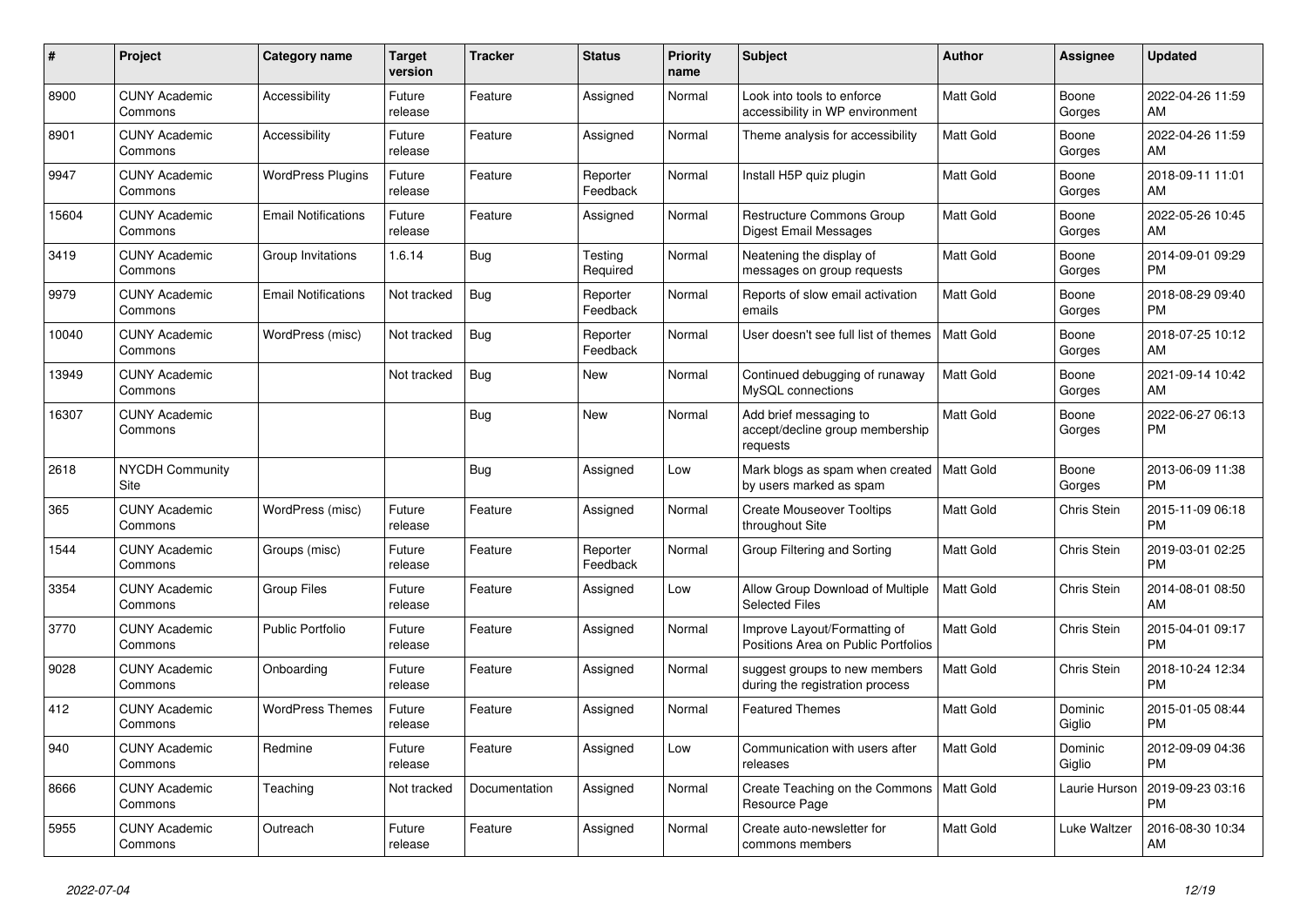| #     | Project                         | <b>Category name</b>       | <b>Target</b><br>version | <b>Tracker</b> | <b>Status</b>        | <b>Priority</b><br>name | <b>Subject</b>                                                                        | Author    | <b>Assignee</b>       | <b>Updated</b>                |
|-------|---------------------------------|----------------------------|--------------------------|----------------|----------------------|-------------------------|---------------------------------------------------------------------------------------|-----------|-----------------------|-------------------------------|
| 6298  | <b>CUNY Academic</b><br>Commons | User Experience            | Not tracked              | Design/UX      | Assigned             | Normal                  | Examine data from survey                                                              | Matt Gold | Margaret<br>Galvan    | 2016-10-14 12:16<br><b>PM</b> |
| 8837  | <b>CUNY Academic</b><br>Commons |                            | Not tracked              | Feature        | Assigned             | Normal                  | Create a form to request info from<br>people requesting premium<br>themes and plugins | Matt Gold | Marilyn<br>Weber      | 2017-11-14 03:35<br><b>PM</b> |
| 9015  | <b>CUNY Academic</b><br>Commons | Groups (misc)              | Not tracked              | Outreach       | Assigned             | Normal                  | Email group admins the email<br>addresses of their groups                             | Matt Gold | Matt Gold             | 2018-01-02 09:54<br>AM        |
| 370   | <b>CUNY Academic</b><br>Commons | Registration               | Future<br>release        | Feature        | Assigned             | High                    | <b>Guest Accounts</b>                                                                 | Matt Gold | Matt Gold             | 2015-04-09 09:33<br><b>PM</b> |
| 3657  | <b>CUNY Academic</b><br>Commons | WordPress (misc)           | Not tracked              | Feature        | <b>New</b>           | Normal                  | Create alert for GC email<br>addresses                                                | Matt Gold | Matt Gold             | 2016-04-14 11:29<br><b>PM</b> |
| 8898  | <b>CUNY Academic</b><br>Commons | Social Paper               | Not tracked              | Feature        | Assigned             | Normal                  | Usage data on docs and social<br>paper                                                | Matt Gold | Matt Gold             | 2017-11-16 11:32<br>AM        |
| 8902  | <b>CUNY Academic</b><br>Commons | Design                     | Not tracked              | Feature        | Assigned             | Normal                  | Report back on research on<br><b>BuddyPress themes</b>                                | Matt Gold | <b>Michael Smith</b>  | 2017-11-10 12:31<br><b>PM</b> |
| 3577  | <b>CUNY Academic</b><br>Commons | My Commons                 | Future<br>release        | Design/UX      | Assigned             | Normal                  | Replies to items in My Commons                                                        | Matt Gold | Raymond<br>Hoh        | 2015-04-09 05:19<br><b>PM</b> |
| 3369  | <b>CUNY Academic</b><br>Commons | Reply By Email             | Not tracked              | Outreach       | Hold                 | Normal                  | Release reply by email to WP<br>plugin directory                                      | Matt Gold | Raymond<br>Hoh        | 2016-03-01 12:46<br><b>PM</b> |
| 333   | <b>CUNY Academic</b><br>Commons | <b>Email Notifications</b> | Future<br>release        | Feature        | Assigned             | Low                     | Delay Forum Notification Email<br>Delivery Until After Editing Period<br>Ends         | Matt Gold | Raymond<br><b>Hoh</b> | 2015-11-09 06:01<br><b>PM</b> |
| 1192  | <b>CUNY Academic</b><br>Commons | <b>Group Files</b>         | Future<br>release        | Feature        | Assigned             | Low                     | When posting group files, allow<br>users to add a category without<br>saving          | Matt Gold | Raymond<br><b>Hoh</b> | 2015-11-09 05:53<br><b>PM</b> |
| 3517  | <b>CUNY Academic</b><br>Commons | My Commons                 | Future<br>release        | Feature        | Assigned             | Normal                  | Mute/Unmute My Commons<br>updates                                                     | Matt Gold | Raymond<br>Hoh        | 2015-11-09 01:19<br><b>PM</b> |
| 3536  | <b>CUNY Academic</b><br>Commons | My Commons                 | Future<br>release        | Feature        | Assigned             | Normal                  | Infinite Scroll on My Commons<br>page                                                 | Matt Gold | Raymond<br>Hoh        | 2015-04-13 04:42<br><b>PM</b> |
| 3662  | <b>CUNY Academic</b><br>Commons | <b>SEO</b>                 | Future<br>release        | Feature        | Assigned             | Normal                  | Duplicate Content/SEO/Google<br>issues                                                | Matt Gold | Raymond<br>Hoh        | 2015-04-13 04:37<br><b>PM</b> |
| 5016  | <b>CUNY Academic</b><br>Commons | Events                     | Future<br>release        | Feature        | Assigned             | Low                     | Allow comments to be posted on<br>events                                              | Matt Gold | Raymond<br>Hoh        | 2019-03-01 02:23<br><b>PM</b> |
| 7115  | <b>CUNY Academic</b><br>Commons | Groups (misc)              | Future<br>release        | Feature        | Reporter<br>Feedback | Normal                  | make licensing info clear during<br>group creation                                    | Matt Gold | Raymond<br><b>Hoh</b> | 2020-12-08 11:32<br>AM        |
| 8976  | <b>CUNY Academic</b><br>Commons | Reply By Email             | Not tracked              | Feature        | Assigned             | Normal                  | Package RBE new topics posting?                                                       | Matt Gold | Raymond<br>Hoh        | 2017-12-04 02:34<br><b>PM</b> |
| 10659 | <b>CUNY Academic</b><br>Commons | Group Forums               | Future<br>release        | Feature        | Assigned             | Normal                  | Post to multiple groups via email                                                     | Matt Gold | Raymond<br>Hoh        | 2018-11-15 12:54<br>AM        |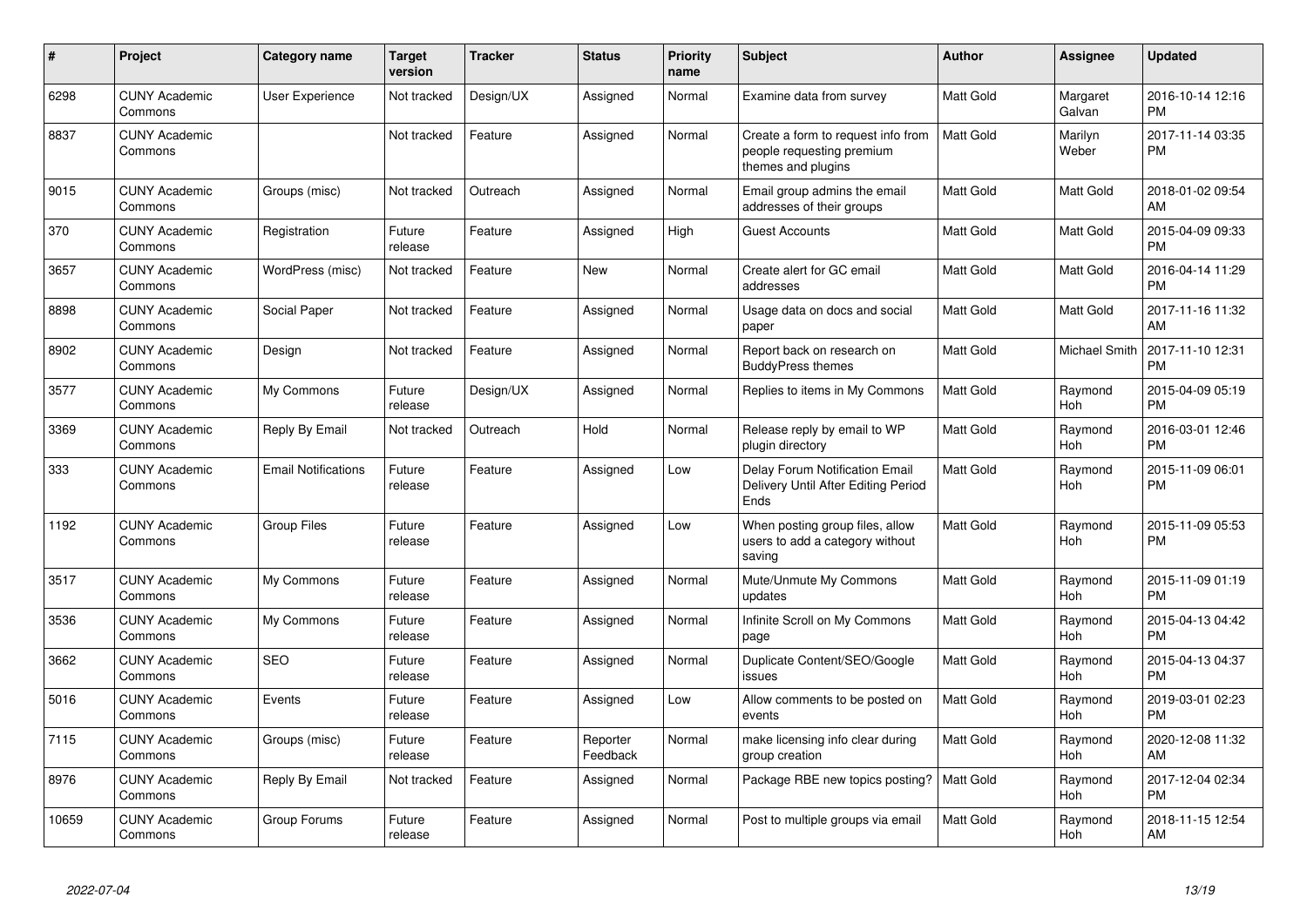| #    | <b>Project</b>                  | <b>Category name</b>      | <b>Target</b><br>version | <b>Tracker</b> | <b>Status</b>        | Priority<br>name | <b>Subject</b>                                                                     | <b>Author</b>    | Assignee            | <b>Updated</b>                |
|------|---------------------------------|---------------------------|--------------------------|----------------|----------------------|------------------|------------------------------------------------------------------------------------|------------------|---------------------|-------------------------------|
| 5691 | <b>CUNY Academic</b><br>Commons | <b>Blogs (BuddyPress)</b> | Future<br>release        | <b>Bug</b>     | Assigned             | High             | Differing numbers on Sites display                                                 | <b>Matt Gold</b> | Raymond<br>Hoh      | 2016-06-13 01:37<br><b>PM</b> |
| 6671 | <b>CUNY Academic</b><br>Commons | Reply By Email            | Not tracked              | <b>Bug</b>     | Assigned             | Normal           | "Post too often" RBE error<br>message                                              | <b>Matt Gold</b> | Raymond<br>Hoh      | 2016-11-11 09:55<br>AM        |
| 6995 | <b>CUNY Academic</b><br>Commons | Home Page                 | Not tracked              | Bug            | Assigned             | Normal           | member filter on homepage not<br>workina                                           | <b>Matt Gold</b> | Raymond<br>Hoh      | 2016-12-11 09:46<br><b>PM</b> |
| 8991 | <b>CUNY Academic</b><br>Commons | Reply By Email            | Not tracked              | <b>Bug</b>     | Hold                 | Normal           | RBE duplicate email message<br>issue                                               | Matt Gold        | Raymond<br>Hoh      | 2018-02-18 08:53<br><b>PM</b> |
| 8992 | <b>NYCDH Community</b><br>Site  |                           |                          | <b>Bug</b>     | Assigned             | Normal           | Multiple RBE error reports                                                         | Matt Gold        | Raymond<br>Hoh      | 2017-12-11 05:43<br><b>PM</b> |
| 497  | <b>CUNY Academic</b><br>Commons | <b>WordPress Plugins</b>  | Future<br>release        | Feature        | Assigned             | Normal           | Drag and Drop Ordering on<br>Gallery Post Plugin                                   | Matt Gold        | Ron Rennick         | 2015-11-09 06:18<br><b>PM</b> |
| 4027 | <b>CUNY Academic</b><br>Commons | Commons In A Box          | Not tracked              | Design/UX      | Assigned             | Normal           | Usability review of CBOX update<br>procedures                                      | <b>Matt Gold</b> | Samantha<br>Raddatz | 2015-05-11 06:36<br><b>PM</b> |
| 4235 | <b>CUNY Academic</b><br>Commons |                           | Not tracked              | Design/UX      | Assigned             | Normal           | Explore user experience around<br>comments on forum topics vs docs                 | <b>Matt Gold</b> | Samantha<br>Raddatz | 2015-07-21 10:23<br>AM        |
| 4404 | <b>CUNY Academic</b><br>Commons | <b>Public Portfolio</b>   | Future<br>release        | Design/UX      | Assigned             | Normal           | Change color of permissions info<br>on portfolio editing interface                 | Matt Gold        | Samantha<br>Raddatz | 2015-08-11 05:28<br><b>PM</b> |
| 4986 | <b>CUNY Academic</b><br>Commons | ZenDesk                   | Not tracked              | Support        | Assigned             | Normal           | Prepare documentation for<br>Zendesk re web widget                                 | <b>Matt Gold</b> | Samantha<br>Raddatz | 2016-02-25 03:09<br><b>PM</b> |
| 310  | <b>CUNY Academic</b><br>Commons | BuddyPress (misc)         | Future<br>release        | Feature        | Assigned             | Low              | <b>Friend Request Email</b>                                                        | Matt Gold        | Samantha<br>Raddatz | 2015-11-09 05:08<br><b>PM</b> |
| 653  | <b>CUNY Academic</b><br>Commons | <b>Group Blogs</b>        | Future<br>release        | Feature        | Assigned             | Normal           | Redesign Integration of Groups<br>and Blogs                                        | Matt Gold        | Samantha<br>Raddatz | 2015-11-09 05:40<br><b>PM</b> |
| 1105 | <b>CUNY Academic</b><br>Commons | WordPress (misc)          | Future<br>release        | Feature        | Assigned             | Normal           | Rephrase Blog Privacy Options                                                      | <b>Matt Gold</b> | Samantha<br>Raddatz | 2015-11-09 06:19<br><b>PM</b> |
| 1456 | <b>CUNY Academic</b><br>Commons | Group Invitations         | Future<br>release        | Feature        | Reporter<br>Feedback | Low              | Invite to Group Button from Profile<br>Field                                       | <b>Matt Gold</b> | Samantha<br>Raddatz | 2015-11-09 05:59<br><b>PM</b> |
| 4661 | <b>CUNY Academic</b><br>Commons | <b>User Experience</b>    | Future<br>release        | Bug            | Assigned             | Normal           | Simplify Events text                                                               | Matt Gold        | Samantha<br>Raddatz | 2015-10-02 09:06<br><b>PM</b> |
| 3524 | <b>CUNY Academic</b><br>Commons | Documentation             | Not tracked              | Documentation  | Assigned             | Normal           | Post describing all you can do<br>when starting up a new blog/group                | Matt Gold        | scott voth          | 2014-10-04 12:56<br><b>PM</b> |
| 636  | <b>CUNY Academic</b><br>Commons | WordPress (misc)          | Not tracked              | Support        | Assigned             | Normal           | Create Lynda.com-like Table of<br>Contents for Prospective Tutorial<br>Screencasts | <b>Matt Gold</b> | scott voth          | 2016-02-23 03:12<br><b>PM</b> |
| 6115 | <b>CUNY Academic</b><br>Commons | Publicity                 | Not tracked              | Feature        | Assigned             | Normal           | create digital signage for GC                                                      | Matt Gold        | scott voth          | 2016-10-11 10:09<br><b>PM</b> |
| 4070 | <b>CUNY Academic</b><br>Commons | Analytics                 | Not tracked              | Support        | Assigned             | Normal           | Request for JITP site analytics                                                    | <b>Matt Gold</b> | Seth Persons        | 2016-02-23 03:09<br><b>PM</b> |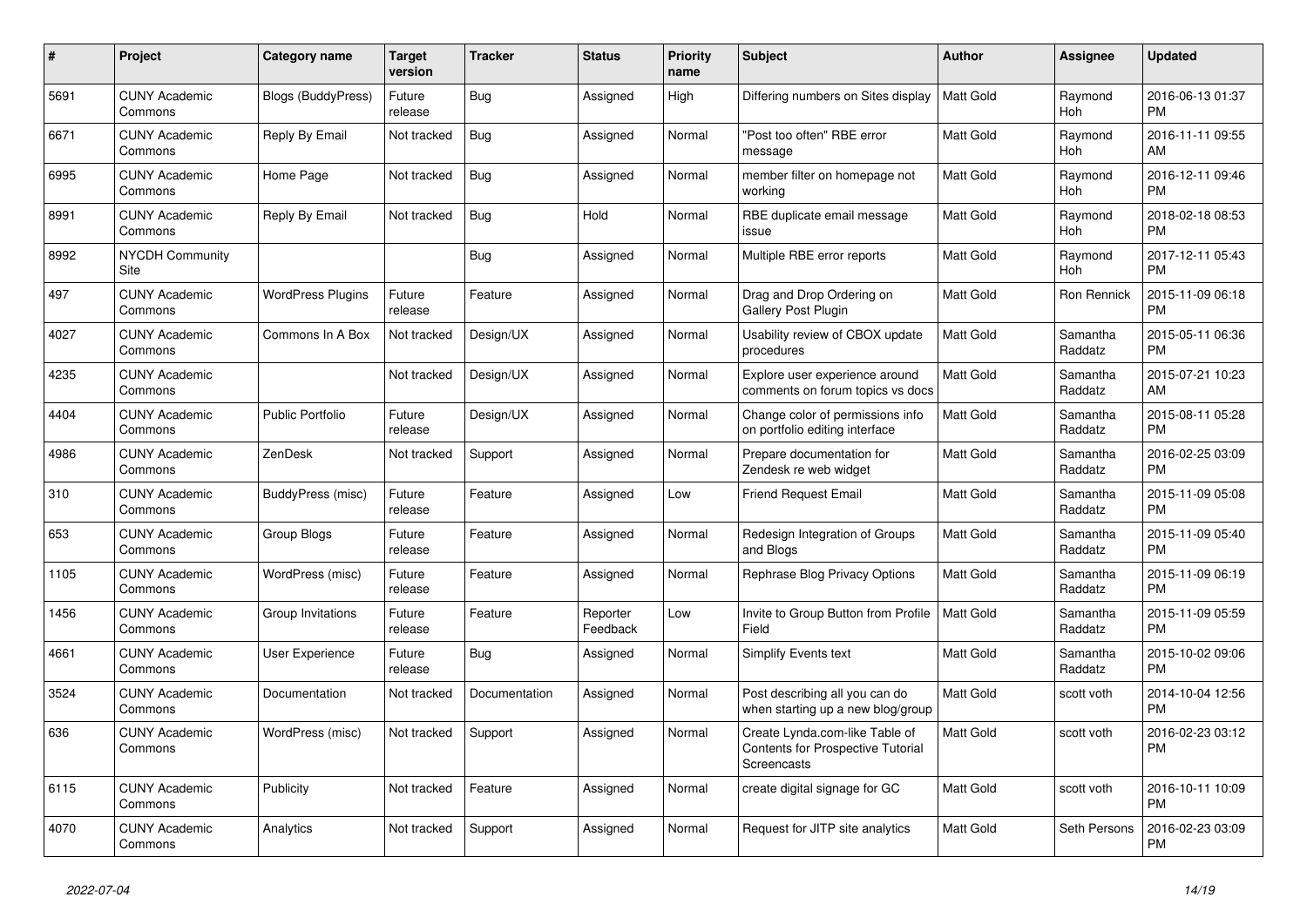| #     | Project                         | <b>Category name</b>    | <b>Target</b><br>version | <b>Tracker</b> | <b>Status</b>        | <b>Priority</b><br>name | <b>Subject</b>                                                                                                                               | Author            | <b>Assignee</b>     | <b>Updated</b>                |
|-------|---------------------------------|-------------------------|--------------------------|----------------|----------------------|-------------------------|----------------------------------------------------------------------------------------------------------------------------------------------|-------------------|---------------------|-------------------------------|
| 5316  | <b>CUNY Academic</b><br>Commons | User Experience         | Future<br>release        | Feature        | Assigned             | Normal                  | Prompt user email address<br>updates                                                                                                         | <b>Matt Gold</b>  | Stephen Real        | 2016-12-21 03:30<br><b>PM</b> |
| 3090  | <b>CUNY Academic</b><br>Commons | Twitter page            | Future<br>release        | Feature        | Assigned             | Normal                  | Prevent Retweets from showing<br>up on Commons twitter page                                                                                  | <b>Matt Gold</b>  | <b>Tahir Butt</b>   | 2016-10-24 11:31<br>AM        |
| 6426  | <b>CUNY Academic</b><br>Commons | Spam/Spam<br>Prevention | Future<br>release        | Feature        | Assigned             | Normal                  | Force captcha on all comments?                                                                                                               | <b>Matt Gold</b>  | Tahir Butt          | 2016-10-24 02:06<br><b>PM</b> |
| 5581  | <b>CUNY Academic</b><br>Commons | Analytics               | Future<br>release        | Feature        | Assigned             | Normal                  | Explore alternatives to Google<br>Analytics                                                                                                  | <b>Matt Gold</b>  | Valerie<br>Townsend | 2020-04-17 03:12<br><b>PM</b> |
| 481   | <b>CUNY Academic</b><br>Commons | Groups (misc)           | Future<br>release        | Feature        | Assigned             | Normal                  | ability to archive inactive groups<br>and blogs                                                                                              | Michael Mandiberg | Samantha<br>Raddatz | 2015-11-09 05:56<br><b>PM</b> |
| 9908  | <b>CUNY Academic</b><br>Commons |                         | Not tracked              | Feature        | New                  | Normal                  | Is it possible to send email<br>updates to users (or an email<br>address not on the list) for only a<br>single page AFTER being<br>prompted? | Michael Shields   | scott voth          | 2018-06-11 01:34<br><b>PM</b> |
| 2167  | <b>CUNY Academic</b><br>Commons | WordPress (misc)        | Future<br>release        | Bug            | Assigned             | Normal                  | CAC-Livestream Plugin Issues                                                                                                                 | Michael Smith     | Dominic<br>Giglio   | 2015-01-02 03:06<br><b>PM</b> |
| 3458  | <b>CUNY Academic</b><br>Commons | Groups (misc)           | Future<br>release        | Feature        | Assigned             | Normal                  | Filter Members of Group by<br>Campus                                                                                                         | Michael Smith     | Samantha<br>Raddatz | 2014-09-26 08:32<br><b>PM</b> |
| 2753  | <b>CUNY Academic</b><br>Commons | <b>Public Portfolio</b> | Future<br>release        | Feature        | New                  | Normal                  | Create actual actual tagification in<br>academic interests and other<br>fields                                                               | Micki Kaufman     | Boone<br>Gorges     | 2015-01-05 08:52<br><b>PM</b> |
| 2754  | <b>CUNY Academic</b><br>Commons | Design                  | Future<br>release        | Feature        | Assigned             | Normal                  | Determine strategy for CAC logo<br>handling in top header                                                                                    | Micki Kaufman     | Chris Stein         | 2015-01-05 08:53<br><b>PM</b> |
| 3509  | <b>CUNY Academic</b><br>Commons | Publicity               | 1.7                      | Publicity      | <b>New</b>           | Normal                  | Create 1.7 digital signage imagery                                                                                                           | Micki Kaufman     | Marilyn<br>Weber    | 2014-10-01 12:40<br><b>PM</b> |
| 3506  | <b>CUNY Academic</b><br>Commons | Publicity               | 1.7                      | Publicity      | <b>New</b>           | Normal                  | Prepare 1.7 email messaging                                                                                                                  | Micki Kaufman     | Micki<br>Kaufman    | 2014-10-01 12:36<br><b>PM</b> |
| 3510  | <b>CUNY Academic</b><br>Commons | Publicity               | 1.7                      | Publicity      | Assigned             | Normal                  | Post on the News Blog re: 'My<br>Commons'                                                                                                    | Micki Kaufman     | Sarah<br>Morgano    | 2014-10-15 11:18<br>AM        |
| 3511  | <b>CUNY Academic</b><br>Commons | Publicity               | 1.7                      | Publicity      | Assigned             | Normal                  | Social media for 1.7                                                                                                                         | Micki Kaufman     | Sarah<br>Morgano    | 2014-10-14 03:32<br><b>PM</b> |
| 3475  | <b>CUNY Academic</b><br>Commons | Events                  | Future<br>release        | Feature        | Assigned             | Normal                  | Request to add plugin to<br>streamline room<br>booking/appointment booking                                                                   | Naomi Barrettara  | Boone<br>Gorges     | 2014-12-01 05:14<br><b>PM</b> |
| 9346  | <b>CUNY Academic</b><br>Commons | WordPress (misc)        | Not tracked              | Bug            | <b>New</b>           | Normal                  | Clone cetls.bmcc.cuny.edu for<br>development                                                                                                 | Owen Roberts      | Raymond<br>Hoh      | 2018-03-06 05:35<br><b>PM</b> |
| 6665  | <b>CUNY Academic</b><br>Commons |                         | Not tracked              | Publicity      | New                  | Normal                  | Dead Link in 1.10 announcement<br>post                                                                                                       | Paige Dupont      | Stephen Real        | 2016-12-01 03:11<br><b>PM</b> |
| 11449 | <b>CUNY Academic</b><br>Commons | WordPress - Media       | Not tracked              | Support        | Reporter<br>Feedback | Normal                  | Cloning Media Library for JITP<br>from Staging to Production Site                                                                            | Patrick DeDauw    | Boone<br>Gorges     | 2019-05-13 12:00<br>PM        |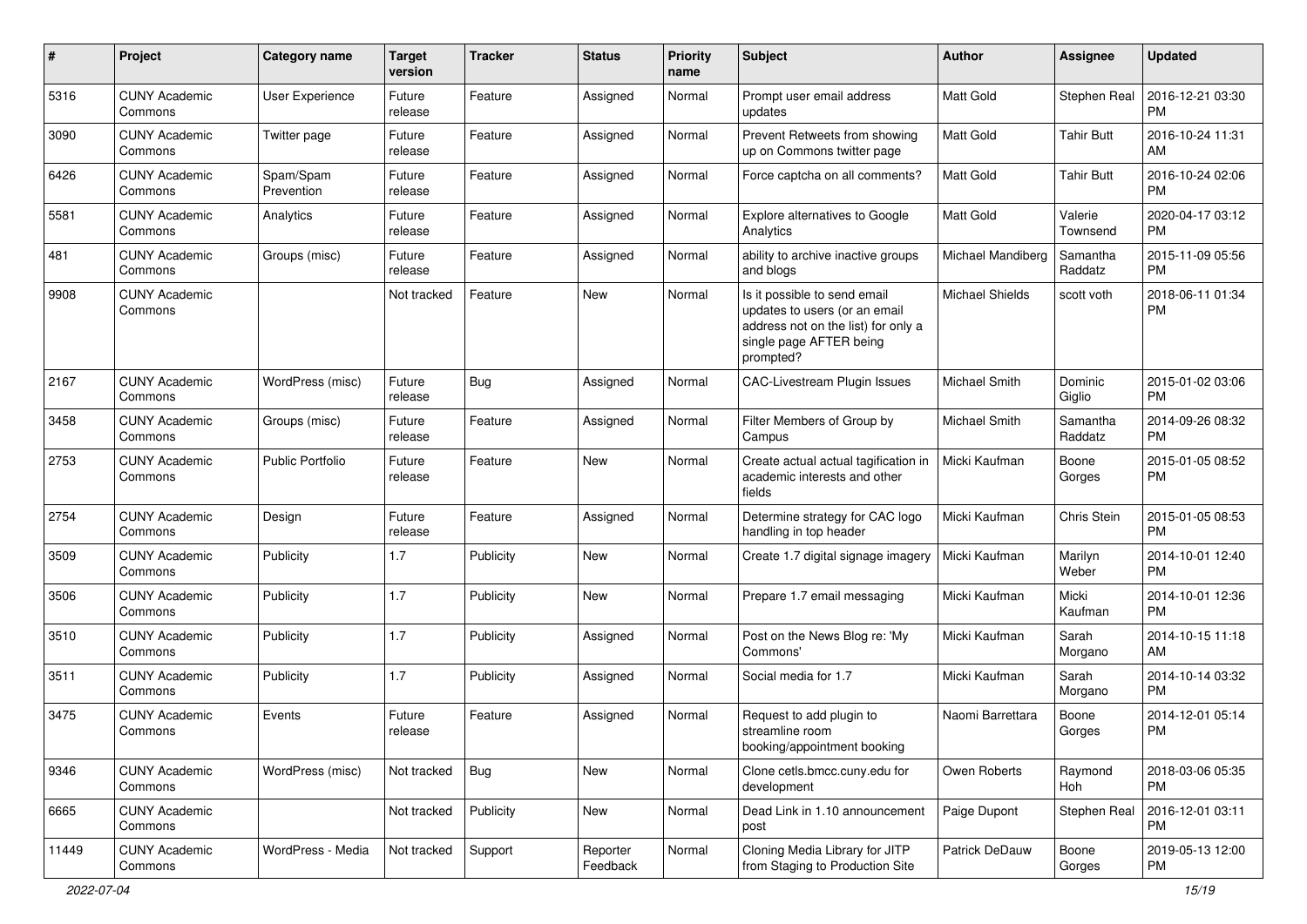| $\vert$ # | <b>Project</b>                  | Category name            | <b>Target</b><br>version | <b>Tracker</b> | <b>Status</b>        | Priority<br>name | <b>Subject</b>                                                                                  | <b>Author</b>           | Assignee            | <b>Updated</b>                |
|-----------|---------------------------------|--------------------------|--------------------------|----------------|----------------------|------------------|-------------------------------------------------------------------------------------------------|-------------------------|---------------------|-------------------------------|
| 14483     | <b>CUNY Academic</b><br>Commons | WordPress - Media        | Not tracked              | Bug            | Reporter<br>Feedback | Normal           | Wordpress PDF Embed Stopped<br>Working after JITP Media Clone                                   | Patrick DeDauw          | Boone<br>Gorges     | 2021-05-20 01:51<br><b>PM</b> |
| 8675      | <b>CUNY Academic</b><br>Commons | User Onboarding          | Future<br>release        | Bug            | Reporter<br>Feedback | Low              | Add new User search screen calls<br>for the input of email address but<br>doesn't work with one | Paul Hebert             | Boone<br>Gorges     | 2017-10-11 11:17<br>AM        |
| 11077     | <b>CUNY Academic</b><br>Commons | Events                   | Not tracked              | Feature        | Reporter<br>Feedback | Normal           | Show event category description<br>in event list view                                           | Raffi<br>Khatchadourian |                     | 2019-02-12 10:38<br><b>PM</b> |
| 16290     | <b>CUNY Academic</b><br>Commons |                          |                          | Feature        | Reporter<br>Feedback | Normal           | Add Table Of Contents Block<br>plug-in                                                          | Raffi<br>Khatchadourian |                     | 2022-06-24 10:26<br>AM        |
| 16314     | <b>CUNY Academic</b><br>Commons | <b>WordPress Plugins</b> |                          | Feature        | New                  | Normal           | Install Multicollab plug-in?                                                                    | Raffi<br>Khatchadourian |                     | 2022-06-29 03:44<br><b>PM</b> |
| 14792     | <b>CUNY Academic</b><br>Commons |                          |                          | Bug            | <b>New</b>           | Normal           | Inconsistent email notifications<br>from gravity forms                                          | Raffi<br>Khatchadourian |                     | 2021-10-04 01:50<br><b>PM</b> |
| 16294     | <b>CUNY Academic</b><br>Commons |                          |                          | Bug            | <b>New</b>           | Urgent           | CAC is down                                                                                     | Raffi<br>Khatchadourian |                     | 2022-06-27 02:00<br><b>PM</b> |
| 5182      | <b>CUNY Academic</b><br>Commons | Social Paper             | Future<br>release        | Design/UX      | New                  | Normal           | "Publishing" a private paper on<br>social paper?                                                | Raffi<br>Khatchadourian | Boone<br>Gorges     | 2016-10-13 04:12<br><b>PM</b> |
| 15242     | <b>CUNY Academic</b><br>Commons | Performance              | Not tracked              | <b>Bug</b>     | Reporter<br>Feedback | Normal           | Slugist site                                                                                    | Raffi<br>Khatchadourian | Boone<br>Gorges     | 2022-02-07 11:14<br>AM        |
| 9420      | <b>CUNY Academic</b><br>Commons | cuny.is                  | Not tracked              | Feature        | <b>New</b>           | Normal           | Request for http://cuny.is/streams                                                              | Raffi<br>Khatchadourian | Marilyn<br>Weber    | 2018-04-02 10:08<br>AM        |
| 8498      | <b>CUNY Academic</b><br>Commons | <b>WordPress Plugins</b> | Future<br>release        | Feature        | <b>New</b>           | Low              | <b>Gravity Forms Email Users</b>                                                                | Raffi<br>Khatchadourian | Matt Gold           | 2017-10-13 12:58<br><b>PM</b> |
| 15516     | <b>CUNY Academic</b><br>Commons | <b>WordPress Plugins</b> |                          | Bug            | Reporter<br>Feedback | Normal           | Can't publish or save draft of post<br>on wordpress.com                                         | Raffi<br>Khatchadourian | Raymond<br>Hoh      | 2022-03-02 05:52<br><b>PM</b> |
| 5183      | <b>CUNY Academic</b><br>Commons | Social Paper             | Future<br>release        | Design/UX      | <b>New</b>           | Normal           | Creating a new paper when<br>viewing an existing paper                                          | Raffi<br>Khatchadourian | Samantha<br>Raddatz | 2016-02-02 12:09<br><b>PM</b> |
| 16255     | <b>CUNY Academic</b><br>Commons | WordPress (misc)         |                          | Bug            | <b>New</b>           | Normal           | Need to define 'MULTISITE'<br>constant in wp-config.php                                         | Raymond Hoh             |                     | 2022-06-19 09:31<br>AM        |
| 14908     | <b>CUNY Academic</b><br>Commons | Performance              |                          | <b>Bug</b>     | <b>New</b>           | Normal           | Stale object cache on cdev                                                                      | Raymond Hoh             | Boone<br>Gorges     | 2021-12-07 09:45<br>AM        |
| 3691      | <b>CUNY Academic</b><br>Commons | <b>WordPress Plugins</b> | Future<br>release        | Bug            | <b>New</b>           | Normal           | <b>WPMU Domain Mapping</b><br>Debugging on cdev                                                 | Raymond Hoh             | Matt Gold           | 2014-12-12 09:04<br>AM        |
| 3939      | <b>CUNY Academic</b><br>Commons | <b>WordPress Plugins</b> | Future<br>release        | <b>Bug</b>     | Hold                 | Normal           | Activity stream support for<br>Co-Authors Plus plugin                                           | Raymond Hoh             | Raymond<br>Hoh      | 2015-11-09 06:13<br><b>PM</b> |
| 11243     | <b>CUNY Academic</b><br>Commons | BuddyPress (misc)        | Future<br>release        | Bug            | New                  | Normal           | Audit bp-custom.php                                                                             | Raymond Hoh             | Raymond<br>Hoh      | 2022-04-26 11:59<br>AM        |
| 14496     | <b>CUNY Academic</b><br>Commons | Domain Mapping           | Future<br>release        | <b>Bug</b>     | <b>New</b>           | Normal           | Mapped domain SSO uses<br>third-party cookies                                                   | Raymond Hoh             | Raymond<br>Hoh      | 2021-05-24 04:03<br><b>PM</b> |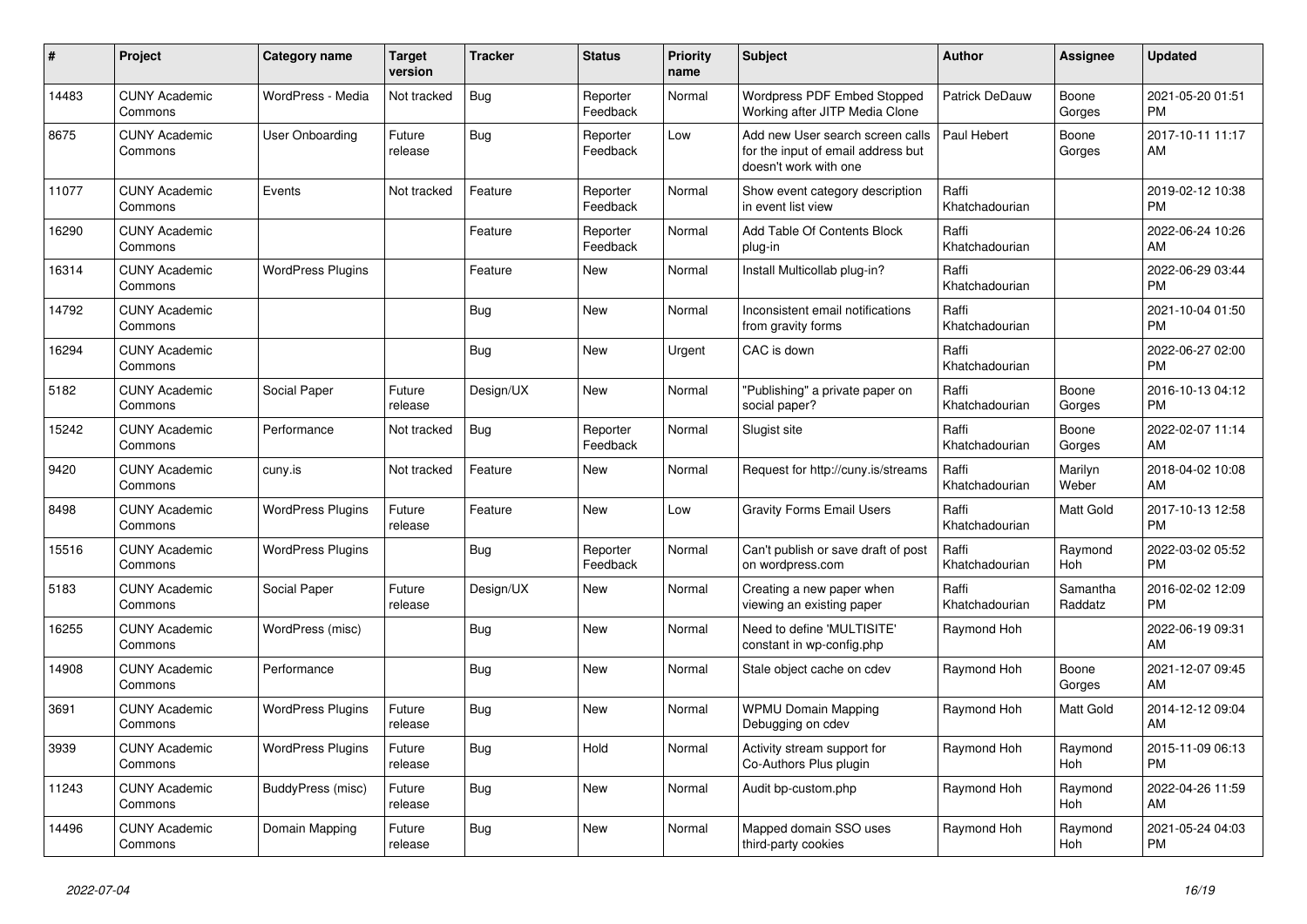| #     | Project                         | <b>Category name</b>     | <b>Target</b><br>version | <b>Tracker</b> | <b>Status</b>        | Priority<br>name | <b>Subject</b>                                                           | <b>Author</b>    | <b>Assignee</b>     | <b>Updated</b>                |
|-------|---------------------------------|--------------------------|--------------------------|----------------|----------------------|------------------|--------------------------------------------------------------------------|------------------|---------------------|-------------------------------|
| 16177 | <b>CUNY Academic</b><br>Commons | Reply By Email           |                          | Bug            | <b>New</b>           | Normal           | Switch to Inbound mode for RBE                                           | Raymond Hoh      | Raymond<br>Hoh      | 2022-05-30 04:32<br><b>PM</b> |
| 16319 | <b>CUNY Academic</b><br>Commons | <b>WordPress Plugins</b> | 2.0.3                    | Bug            | <b>New</b>           | Normal           | Request for Events Calendar Pro<br>5.14.2 update                         | Raymond Hoh      | Raymond<br>Hoh      | 2022-07-01 04:16<br><b>PM</b> |
| 14983 | <b>CUNY Academic</b><br>Commons | WordPress (misc)         | Not tracked              | Support        | Reporter<br>Feedback | Normal           | "Read More" tag not working                                              | Rebecca Krisel   | Raymond<br>Hoh      | 2021-11-23 01:17<br><b>PM</b> |
| 58    | <b>CUNY Academic</b><br>Commons | BuddyPress (misc)        | Future<br>release        | Feature        | Assigned             | Low              | Make member search sortable by<br>last name                              | Roberta Brody    | Boone<br>Gorges     | 2010-08-26 02:38<br><b>PM</b> |
| 4592  | <b>CUNY Academic</b><br>Commons | Events                   | Future<br>release        | Design/UX      | New                  | Normal           | Event Creation - Venue Dropdown<br>Slow                                  | Samantha Raddatz | Boone<br>Gorges     | 2015-09-14 04:56<br><b>PM</b> |
| 4225  | <b>CUNY Academic</b><br>Commons | DiRT Integration         | Future<br>release        | Design/UX      | <b>New</b>           | Normal           | Add information to DIRT page (in<br>Create a Group)                      | Samantha Raddatz | <b>Matt Gold</b>    | 2015-06-26 03:14<br><b>PM</b> |
| 4221  | <b>CUNY Academic</b><br>Commons | Group Forums             | Future<br>release        | Design/UX      | Assigned             | Normal           | Add 'Number of Posts' display<br>option to Forum page                    | Samantha Raddatz | Samantha<br>Raddatz | 2015-06-26 02:21<br><b>PM</b> |
| 4226  | <b>CUNY Academic</b><br>Commons | <b>BuddyPress Docs</b>   | Future<br>release        | Design/UX      | New                  | Normal           | Add option to connect a Doc with<br>a Group                              | Samantha Raddatz | Samantha<br>Raddatz | 2015-09-09 04:08<br><b>PM</b> |
| 4253  | <b>CUNY Academic</b><br>Commons | Public Portfolio         | Future<br>release        | Design/UX      | New                  | Normal           | Encourage users to add portfolio<br>content                              | Samantha Raddatz | Samantha<br>Raddatz | 2015-07-07 11:32<br>AM        |
| 4622  | <b>CUNY Academic</b><br>Commons | <b>Public Portfolio</b>  | Future<br>release        | Design/UX      | <b>New</b>           | Normal           | <b>Profile Visibility Settings</b>                                       | Samantha Raddatz | Samantha<br>Raddatz | 2015-09-21 12:18<br><b>PM</b> |
| 5298  | <b>CUNY Academic</b><br>Commons |                          | Not tracked              | Publicity      | New                  | Normal           | Survey Pop-Up Text                                                       | Samantha Raddatz | Samantha<br>Raddatz | 2016-03-22 12:27<br><b>PM</b> |
| 4222  | <b>CUNY Academic</b><br>Commons | <b>User Experience</b>   | Future<br>release        | Design/UX      | <b>New</b>           | Normal           | Add information to 'Delete<br>Account' page                              | Samantha Raddatz | scott voth          | 2015-06-26 11:35<br>AM        |
| 585   | <b>CUNY Academic</b><br>Commons | Group Forums             | Future<br>release        | Feature        | Assigned             | Normal           | Merge Forum Topics                                                       | Sarah Morgano    | Boone<br>Gorges     | 2011-07-06 04:11<br><b>PM</b> |
| 1888  | <b>CUNY Academic</b><br>Commons | Home Page                | Future<br>release        | Feature        | Assigned             | Normal           | Refactor BP MPO Activity Filter to<br>support proper pagination          | Sarah Morgano    | Boone<br>Gorges     | 2014-05-01 07:11<br><b>PM</b> |
| 5826  | <b>CUNY Academic</b><br>Commons | <b>WordPress Plugins</b> | Future<br>release        | Support        | Reporter<br>Feedback | Normal           | <b>Remove Subscription Options</b><br>plugin from directory              | Sarah Morgano    | Sarah<br>Morgano    | 2016-10-21 04:14<br><b>PM</b> |
| 10982 | <b>CUNY Academic</b><br>Commons | Domain Mapping           | Not tracked              | Support        | Reporter<br>Feedback | Normal           | <b>CNAME</b> question                                                    | scott voth       |                     | 2019-01-22 04:29<br><b>PM</b> |
| 11788 | <b>CUNY Academic</b><br>Commons | <b>WordPress Plugins</b> | Future<br>release        | Support        | Reporter<br>Feedback | Normal           | Plugin Request - Browse Aloud                                            | scott voth       |                     | 2019-09-24 08:42<br>AM        |
| 11860 | <b>CUNY Academic</b><br>Commons | Registration             | Future<br>release        | Feature        | New                  | Normal           | <b>Ensure Students Are Aware They</b><br>Can Use Aliases At Registration | scott voth       |                     | 2019-09-24 08:46<br>AM        |
| 12573 | CUNY Academic<br>Commons        | <b>WordPress Plugins</b> | Future<br>release        | Bug            | <b>New</b>           | Normal           | <b>CommentPress Core Issues</b>                                          | scott voth       |                     | 2020-03-24 04:32<br><b>PM</b> |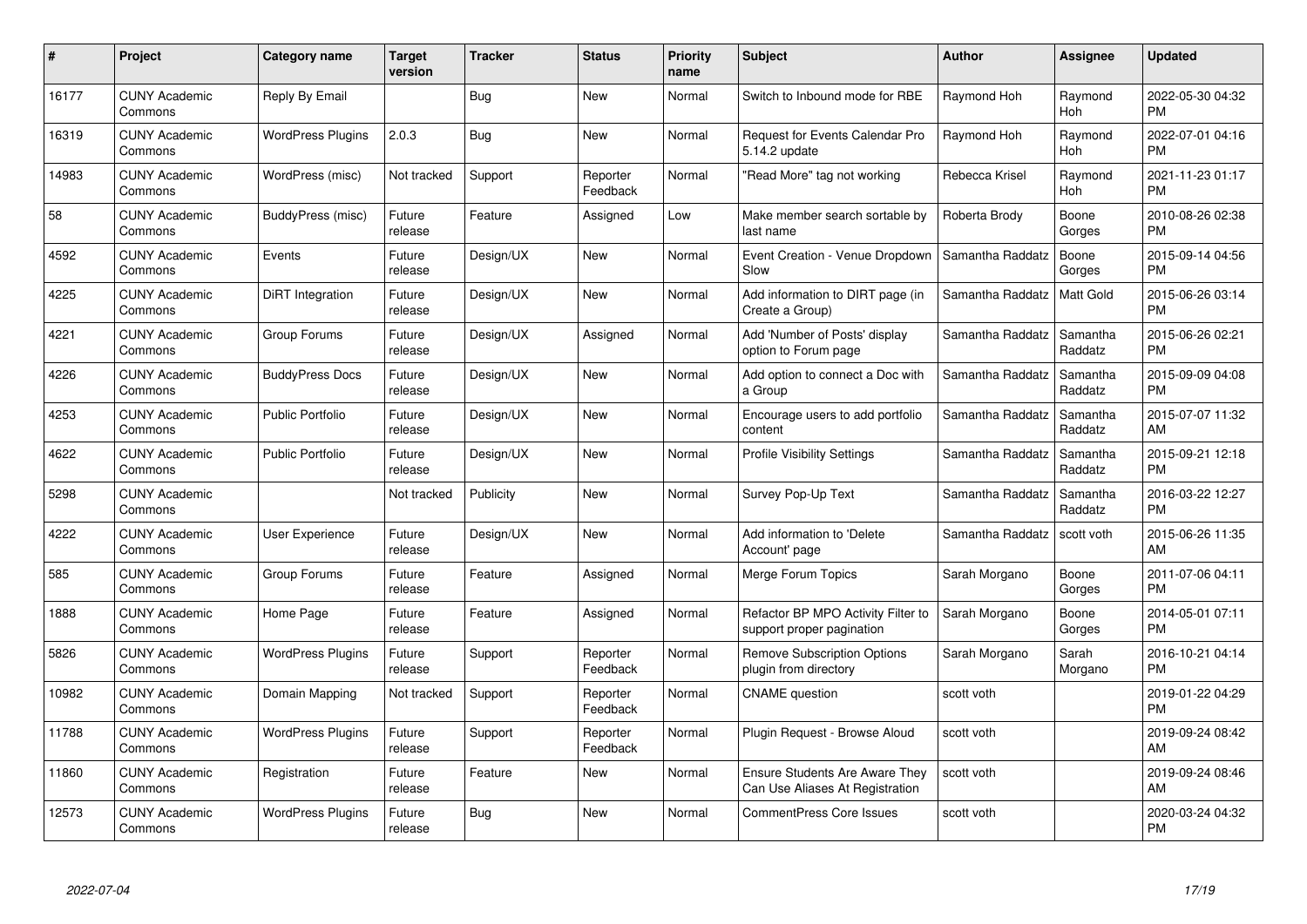| #     | Project                         | <b>Category name</b>     | <b>Target</b><br>version | <b>Tracker</b> | <b>Status</b>        | Priority<br>name | <b>Subject</b>                                                                       | <b>Author</b> | <b>Assignee</b>    | <b>Updated</b>                |
|-------|---------------------------------|--------------------------|--------------------------|----------------|----------------------|------------------|--------------------------------------------------------------------------------------|---------------|--------------------|-------------------------------|
| 11386 | <b>CUNY Academic</b><br>Commons | WordPress - Media        | Not tracked              | Support        | Reporter<br>Feedback | Normal           | disappearing images                                                                  | scott voth    | Boone<br>Gorges    | 2019-05-14 10:32<br>AM.       |
| 11496 | <b>CUNY Academic</b><br>Commons | <b>Public Portfolio</b>  | 1.15.2                   | Support        | New                  | Normal           | Replace Twitter Icon on Member<br>Portfolio page                                     | scott voth    | Boone<br>Gorges    | 2019-06-06 01:03<br><b>PM</b> |
| 15767 | <b>CUNY Academic</b><br>Commons | WordPress (misc)         |                          | Support        | New                  | Normal           | Site loading slowly                                                                  | scott voth    | Boone<br>Gorges    | 2022-04-04 08:56<br><b>PM</b> |
| 519   | <b>CUNY Academic</b><br>Commons | <b>BuddyPress Docs</b>   | Future<br>release        | Feature        | Assigned             | Low              | TOC for individual docs - for new<br>BP "wiki-like" plugin                           | scott voth    | Boone<br>Gorges    | 2015-11-09 05:54<br><b>PM</b> |
| 10226 | <b>CUNY Academic</b><br>Commons | Courses                  | Future<br>release        | Feature        | New                  | Normal           | Add "My Courses" to drop down<br>list                                                | scott voth    | Boone<br>Gorges    | 2021-11-19 12:42<br><b>PM</b> |
| 11531 | <b>CUNY Academic</b><br>Commons | Events                   | Future<br>release        | Feature        | New                  | Normal           | Main Events calendar should<br>include non-public events that<br>user has access to  | scott voth    | Boone<br>Gorges    | 2019-06-11 10:00<br>AM        |
| 9515  | <b>CUNY Academic</b><br>Commons | <b>WordPress Plugins</b> | Not tracked              | Bug            | Reporter<br>Feedback | Normal           | Text to Speech plugin - "More<br>Slowly" checkbox not working                        | scott voth    | Boone<br>Gorges    | 2018-06-13 02:26<br><b>PM</b> |
| 14113 | <b>CUNY Academic</b><br>Commons | WordPress (misc)         | Future<br>release        | Bug            | Hold                 | Normal           | Block Editor Not Working on this<br>page - Json error                                | scott voth    | Boone<br>Gorges    | 2021-03-05 11:01<br>AM.       |
| 10354 | <b>CUNY Academic</b><br>Commons | <b>Public Portfolio</b>  | Future<br>release        | Feature        | New                  | Normal           | Opt out of Having a Profile Page                                                     | scott voth    | Chris Stein        | 2020-05-12 10:43<br>AM.       |
| 5827  | <b>CUNY Academic</b><br>Commons | <b>Public Portfolio</b>  | Future<br>release        | Bug            | Assigned             | Normal           | Academic Interests square bracket<br>links not working                               | scott voth    | Chris Stein        | 2016-08-11 11:59<br><b>PM</b> |
| 4438  | <b>CUNY Academic</b><br>Commons | Events                   | Future<br>release        | Bug            | Assigned             | Normal           | Events Calendar - Export<br><b>Recurring Events</b>                                  | scott voth    | Daniel Jones       | 2016-05-23 04:25<br><b>PM</b> |
| 12392 | <b>CUNY Academic</b><br>Commons | Help/Codex               | Not tracked              | Documentation  | New                  | Normal           | Updates to Common Commons<br>Questions on Help Page                                  | scott voth    | Margaret<br>Galvan | 2020-02-11 10:53<br>AM        |
| 10839 | <b>CUNY Academic</b><br>Commons | About page               | Not tracked              | Support        | <b>New</b>           | Normal           | <b>Mission Statement Needs</b><br>Revision                                           | scott voth    | Matt Gold          | 2018-12-26 10:58<br>AM        |
| 11493 | <b>CUNY Academic</b><br>Commons | Domain Mapping           | Not tracked              | Support        | Reporter<br>Feedback | Normal           | Domain Mapping Request - Talia<br>Schaffer                                           | scott voth    | Matt Gold          | 2019-08-06 08:39<br>AM.       |
| 11393 | <b>CUNY Academic</b><br>Commons |                          | Not tracked              | Publicity      | New                  | Normal           | After 1.15 release, ceate a hero<br>slide and post about adding a site<br>to a group | scott voth    | Patrick<br>Sweeney | 2019-05-14 10:32<br>AM        |
| 3492  | <b>CUNY Academic</b><br>Commons | <b>WordPress Themes</b>  | Future<br>release        | Support        | Assigned             | Normal           | Add CBOX theme to the<br>Commons                                                     | scott voth    | Raymond<br>Hoh     | 2014-10-08 05:55<br><b>PM</b> |
| 13946 | <b>CUNY Academic</b><br>Commons | <b>WordPress Plugins</b> | 2.1.0                    | Support        | Assigned             | Normal           | Custom Embed handler For<br>OneDrive files                                           | scott voth    | Raymond<br>Hoh     | 2022-05-26 10:46<br>AM        |
| 14994 | <b>CUNY Academic</b><br>Commons | cdev.gc.cuny.edu         | Not tracked              | Support        | In Progress          | Normal           | Clear Cache on CDEV                                                                  | scott voth    | Raymond<br>Hoh     | 2021-12-07 03:51<br><b>PM</b> |
| 4535  | <b>CUNY Academic</b><br>Commons | My Commons               | Future<br>release        | <b>Bug</b>     | New                  | Low              | My Commons filter issue                                                              | scott voth    | Raymond<br>Hoh     | 2015-09-01 11:17<br>AM        |